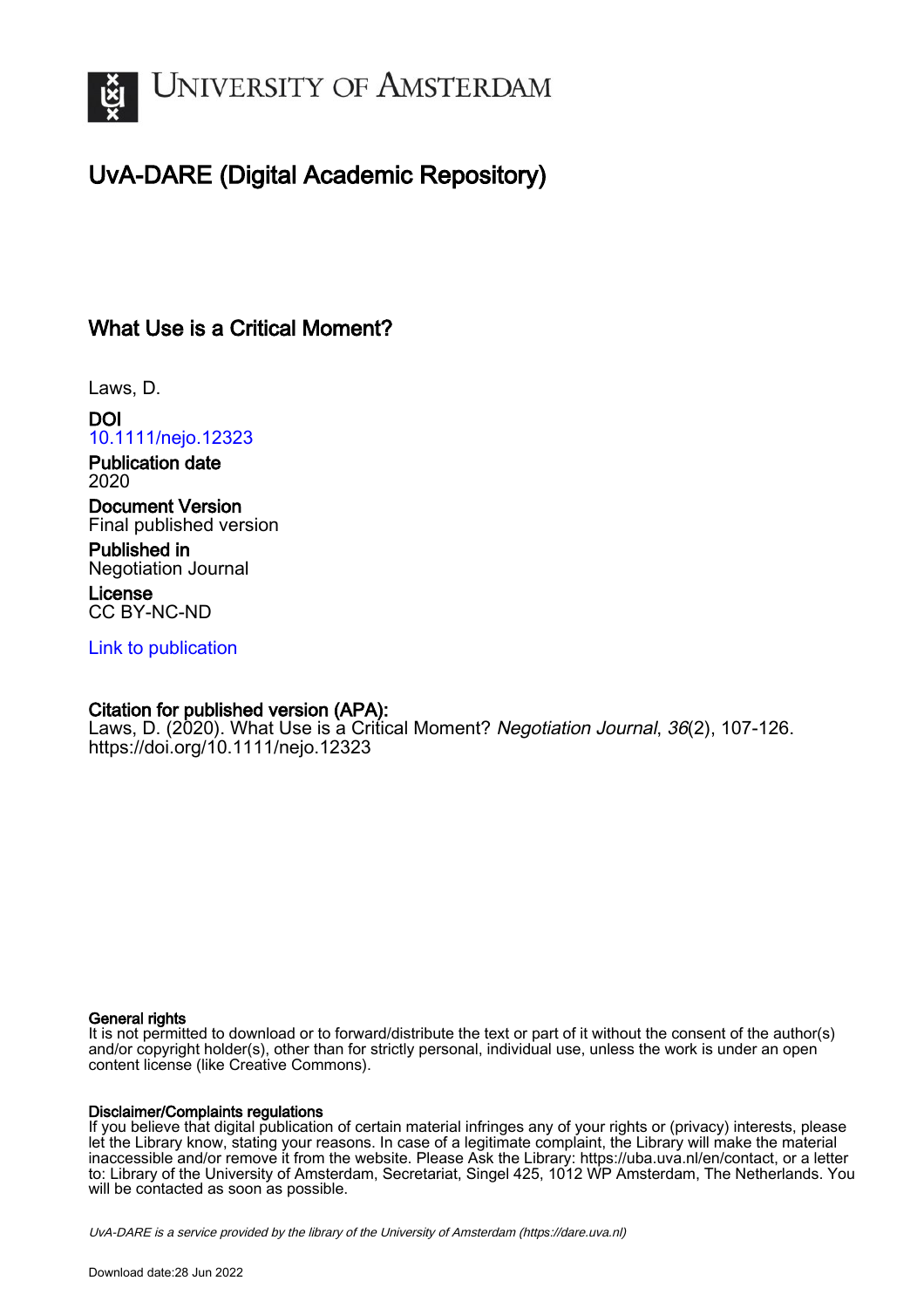# What Use is a Critical Moment?

## *David Laws*

*This article takes a pragmatic approach to understanding critical moments and explores their use in three forms of practice: research, conflict diagnosis, and a form of intervention called a reconstruction clinic. Reviewing what makes critical moments useful in these practices provides insights into their character, and into how they function in the work of adept practitioners, and into the way stakeholders experience, make sense of, and act in a conflict. This review opens insights into the relationship between stories, memory, and action and into the layered and relational quality of experience that the use of critical moments helps to evoke. It also highlights a plasticity that distinguishes critical moments and helps to foster interaction and development in research, in conflict diagnosis, and in efforts to intervene in the contested history of a conflict.*

Keywords: negotiation, critical moments, conflict diagnosis, conflict resolution

#### Introduction

The concept of critical moments can be difficult to get away from. Even as they resist specification, they lead to insights that are useful to practitioners and inspiring to researchers. Critical moments can help us to clarify the significance of a particular stage, such as an opening, in a broader interaction (Wheeler 2004). They can help us to see how turning points develop in complex negotiations through the interaction between

David Laws is Associate Professor of Political Science at the University of Amsterdam. His e-mail address is [D.W.Laws@uva.nl.](mailto:D.W.Laws@uva.nl)

<sup>10.1111/</sup>nejo.12323

<sup>© 2020</sup> The Authors. *Negotiation Journal* published by Wiley Periodicals LLC on behalf of President and Fellows of Harvard College

This is an open access article under the terms of the [Creative Commons Attribution-NonCommercial-NoDerivs](http://creativecommons.org/licenses/by-nc-nd/4.0/) License, which permits use and distribution in any medium, provided the original work is properly cited, the use is non-commercial and no modifications or adaptations are made.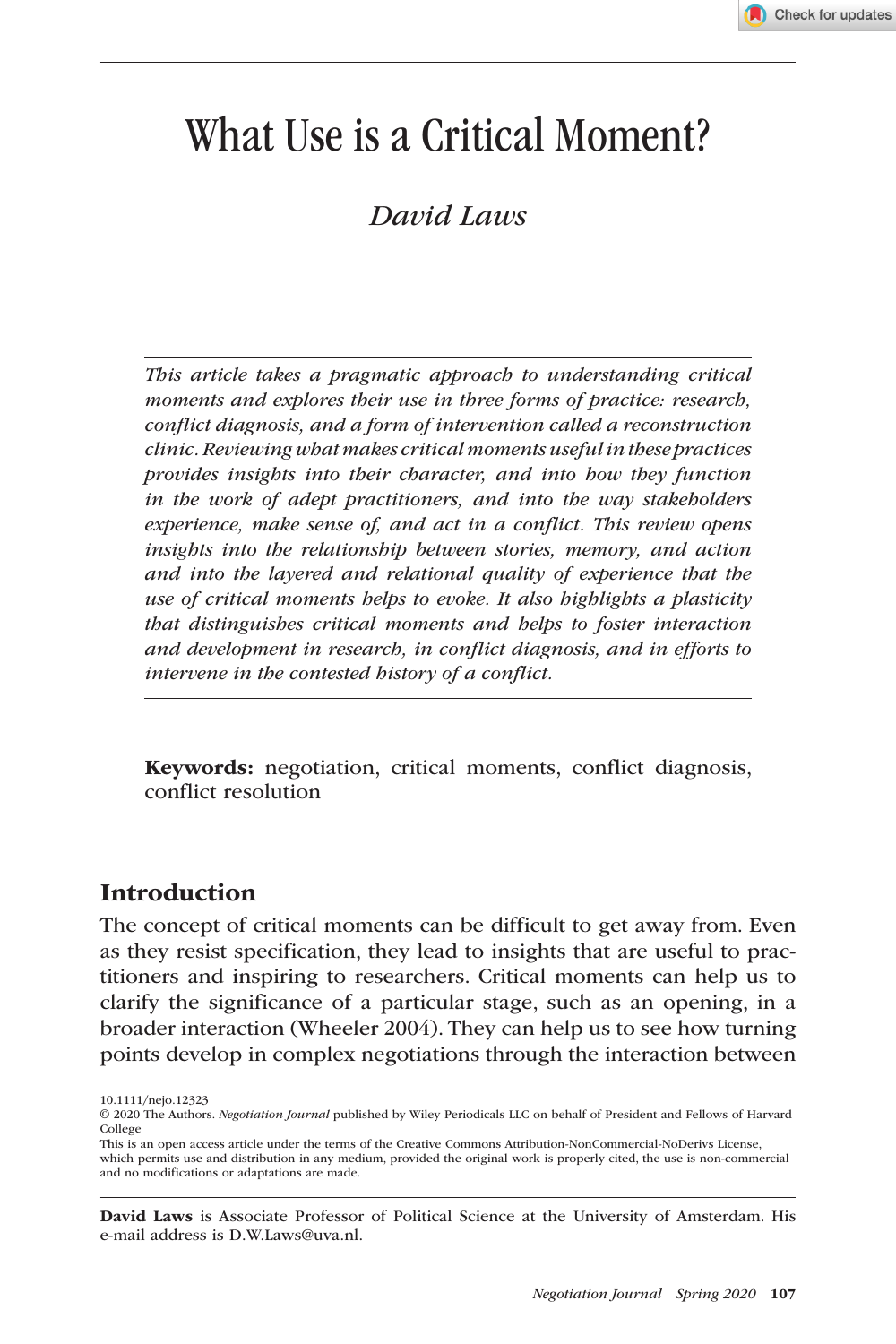external "precipitants," internal "departures," and the "consequences" that flow from both (Druckman 2004). A focus on critical moments can help us to appreciate the role and influence of humor and irony (Forester 2004; Cobb 2006). They can help us to describe the relational character of effective practice in negotiation and conflict resolution (Leary 2004). Looking at critical moments can lead us to frame useful questions like, "Can we recognize a critical moment when we're in one?"

In this article, I explore the meaning of critical moments in my own work as a researcher. This relates to efforts to describe the conflicts that are central in front-line practices like urban governance and in practitioners' efforts to cope with the demands that they present (Laws and Forester 2015). It also draws on a program of action research organized with colleagues in the Public Mediation Programme at the Amsterdam Institute for Social Science Research. This exploration will not focus directly on questions about critical moments' internal coherence or their correspondence with the world. Instead, I follow a pragmatic approach suggested some time ago by William James and Charles Sanders Peirce. According to James, Peirce said:

> [T]o develop a thought's meaning, we need only determine what conduct it is fitted to produce: that conduct is, for us, its sole significance … To obtain perfect clearness in our thoughts of an object, then, we need only consider what conceivable effects of a practical kind the object may involve … Our conception of these effects … is then for us the whole of our conception of the object. (James 1907 [1995]: 18)

I pursue this approach by looking at the practical activities that make critical moments useful in research on conflict, negotiation, and governance. I try to make sense of critical moments by looking at what practical consequences their use leads to. I review the consequences in three forms of work that involve the reconstruction of experience in conflict resolution and in research on frontline practice in governance. One takes place in research that uses the reconstruction of cases to explore the work of practitioners like mediators, planners, policy advisors, and community development workers who become involved in the give-and-take between the government and the public over the implementation of policy. In such interviews, the goal is to derive insights into the nature of the practice and the intelligence at work in their "theories in use" (Argyris and Schön 1996). This focus, using interviews to develop detailed accounts of experience, overlaps with a second form of interviewing in conflict diagnosis. Here the goal is to help stakeholders reconstruct their experience of a conflict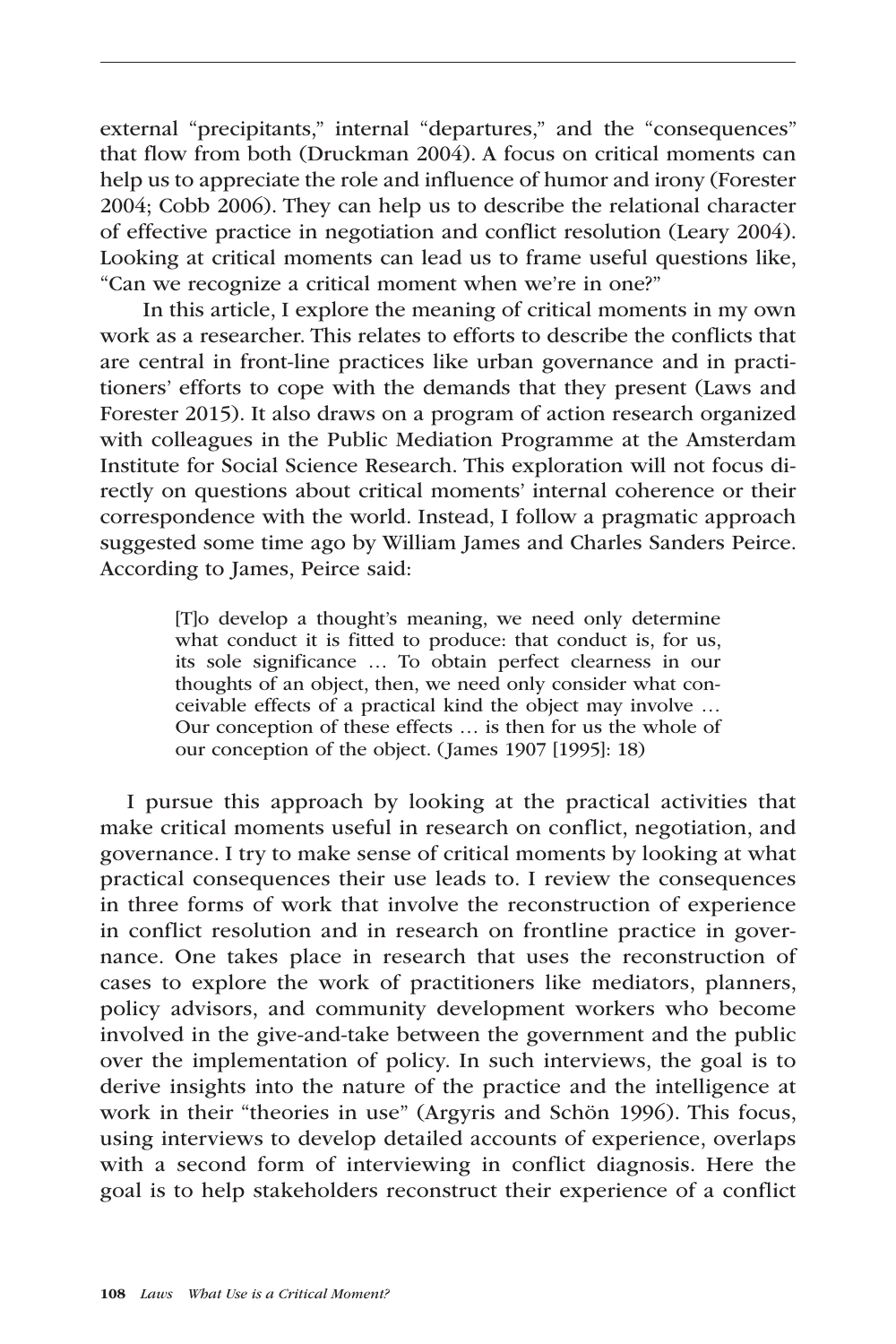as input to a diagnosis and a precursor to intervention. In both cases, critical moments play a practical role in the interaction between the interviewer and the respondents and in the development of the stories that inform the work of the researcher and the diagnostician. Finally, I explore the role that critical moments play in a form of practice called a reconstruction clinic. Here critical moments are used to link stakeholders' diverse experiences to each other in the effort to foster a kind of non-evaluative reflection that can help them, as a group, reach a new assessment of their shared experience By describing and reflecting on the role that critical moments play in these forms of practice—by making sense of their usefulness in the work of research and conflict resolution—I hope to provide some insight into the notion of a critical moment itself.

For the sake of clarity, critical moments are used in two ways in the discussion that follows. First, in the work of research, diagnosis, and intervention, critical moments are, quite literally, something to be asked about. They function in the interaction between researchers or diagnosticians and case agents or stakeholders. The use of critical moments, of course, expresses the intuition that asking about them will be revealing, that it will help to identify and describe the specific moments through which a conflict or a negotiation developed in the eyes of those who were involved. These efforts organize a kind of practical test that critical moments will be recognizable and that they will help to explain the developments that characterize a case. Such moments might include the "turning points" in which the broader trajectory of an interaction changed (Druckman 2004). They might include the small efforts at care that (re)molded relationships and commitments (Leary 2004). They might include moments of humor or irony that triggered developments in narratives and opened new views of relationships (Forester 2004; Cobb 2006).

For the individuals who are involved in these cases, either as stakeholders or as practitioners, and whose experience is inquired into, critical moments are the moments that grounded their subjective experience of a conflict, their evaluation of behavior, their sense of what was possible, and the experiences of surprise in which the above changed, often unexpectedly. In short, the expectation is that stakeholders will be able to identify moments in which framing coalesced, in which the character of interaction changed, or in which prior beliefs and commitments became open to reflection, discussion, and development. Finally, the hope is that stories of critical moments will also provide insight into the relationship between the micro-structure of experience and the meso-level at which conflicts and negotiations play out. I return to these issues in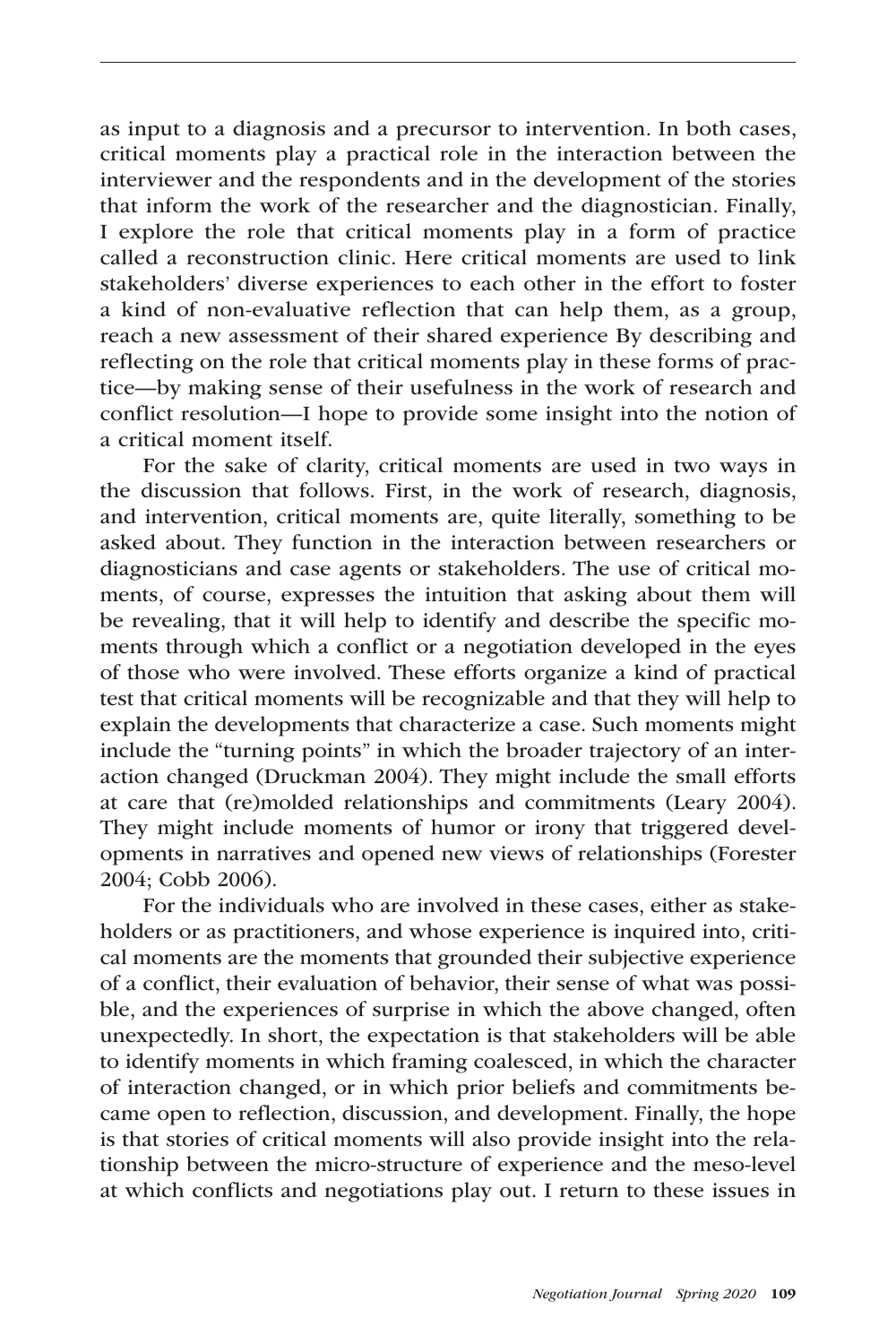the conclusion to discuss the insights this pragmatic exploration of critical moments has yielded.

### Using Critical Moments in Research on Practice

I turn now to examine the usefulness of critical moments in two forms of research on practice. The first involves efforts in fields like mediation, public administration, planning, and organizational development to learn—not from plans or intentions—but from the work of accomplished practitioners. Researchers try to gain insight into the tacit knowledge that gets expressed in the work of adept practitioners by reconstructing this work as these practitioners encounter and make sense of conflicts and problems, and endeavor to transform them through their actions. By taking these practitioners as guides and following them along the main avenues, across the squares, and through the alleys and backstreets, we learn not only about the neighborhoods they inhabit, but also about the nuanced way in which they navigate their environment and, even, what it means to lose and then to find one's way.<sup>1</sup> By adopting practitioners as guides and helping them describe their movements, researchers work to get away from rehearsed espousals of good intentions and move closer to the theories that guide, and are revealed in, action—to what Argyris and Schön (1996) called "theories in use." Forester captures the logic behind this effort to move from intentions to actions:

> Asking what someone thinks about the political pressure from the mayor will result in their views of local politics, their theories or speculations about the party in power, and so on which for other purposes might be fine—but we will not find out about their practice. Asking about what someone has done about the pressure from the mayor, how they handled it, how they responded to it, how they dealt with it, will result in a story about what they tried to do, perhaps anticipating the mayor's pressure, perhaps only responding to it, but in any case, we will be far more likely to get an insider's story of practice, not a more detached set of observations about local politics. (Forester 2006a: 578)

The goal in developing these stories is to open a window onto the way that an individual practitioner experienced an episode in their daily work and, thereby, to access critical features of practice. Good stories can help us appreciate the "imperfect and often ambiguous process" that practice involves and the "deeply personal nature" and "complicated psychology of the expert … [practitioner] at work" (Leary 2004: 312). Through these stories, we can start to appreciate the fear and grief,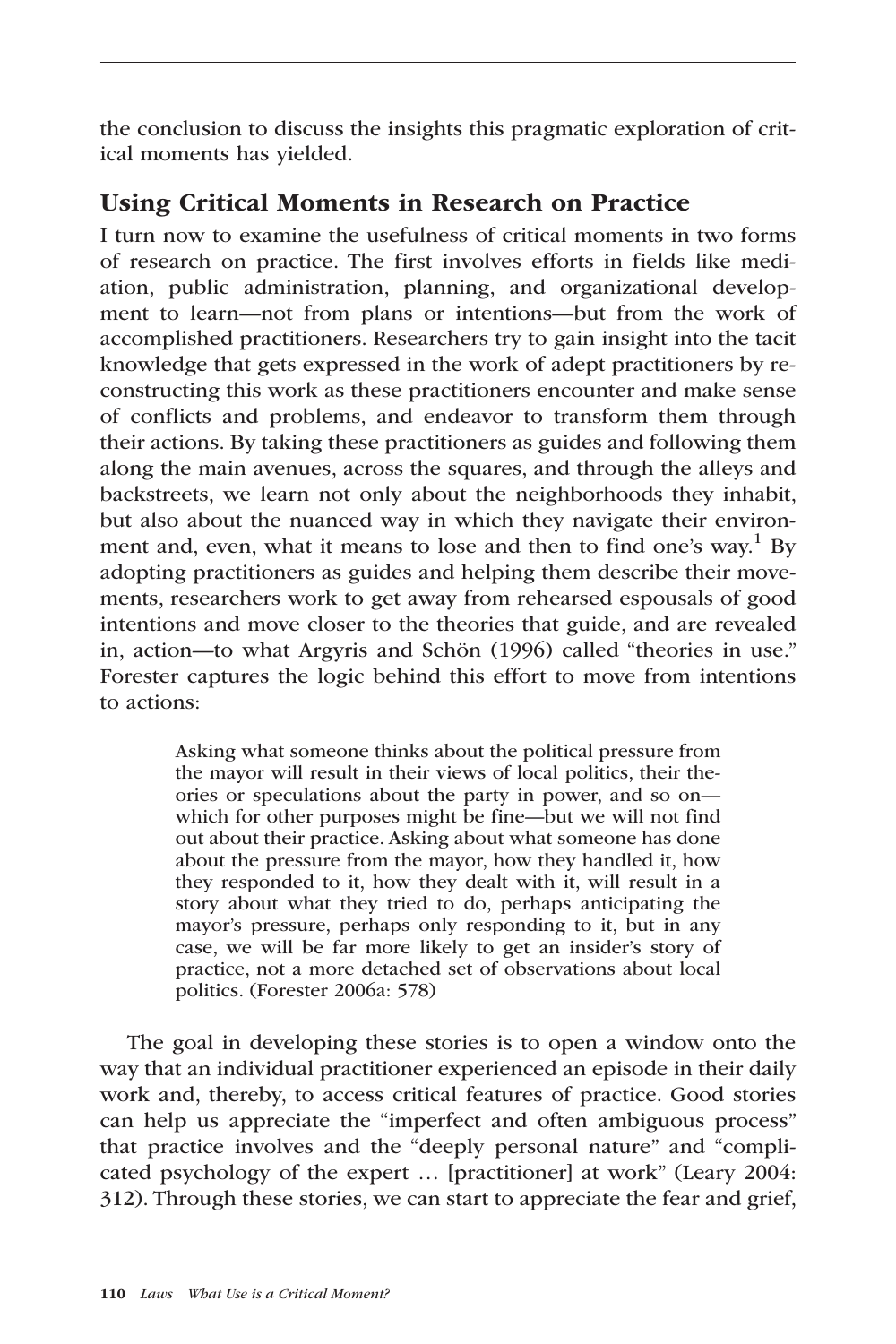the resistance and uncertainty, and the insights and improvisations that are part and parcel of sponsoring change. These stories about "particular people in particular circumstances" are developed because they help us appreciate the capacities that practitioners draw on "on-line" and to learn from their efforts to act intentionally "in the midst of deep uncertainty and strong emotions" and to "respond flexibly to the intentional and symbolic qualities of other people's behavior" (Leary 2004: 313).

The second arena in which such stories play a role is conflict diagnosis. Much of what has been said about the work of practitioners can also be said about the experience of stakeholders in a conflict.<sup>2</sup> These stakeholders may not have the same level of experience to draw on. They may not share the goal of—or the responsibility for—negotiating change and managing the impacts that flow from this. Their acts may not reflect the "deeper knowing" that marks the work of an expert practitioner. But if one wants to understand a conflict and to be able to diagnose the problems and challenges that confront the group of protagonists who are linked to each other through conflict, then there is something about the emotional complexity and practical engagement that marks stakeholders' experience that is comparable to the tacit knowing that expert practitioners express in their work. In diagnosis, as in research on practice, there is a need to get access to the inner workings of memory and the way it enters into interpretation and action. There is a need to understand the way that individuals and groups encounter and frame problems, to grasp the intentions and expectations that they bring to interaction, and to develop a working sense of the feelings of loss, the grief, the uncertainty and feelings of threat, and the anger and ambitions that ground their actions. Diagnosis needs to be able to link these states to stakeholders' actions and interpretations and to the patterns they are caught in and that their actions are helping to create and sustain.

These insights each make an argument for the usefulness of stories. Invoking stories here engages a long history of the discussion of narrative and stories for which there is not space to review in breadth or depth. Practically speaking, story is used here in a manner consonant with MacIntyre's characterization of "man in his actions and practice, as well as in his fictions, [as] essentially a story-telling animal" (MacIntyre 1981: 201). For him, this meant that stories—"enacted dramatic narrative[s]" (MacIntyre 1981: 201) can provide insight into how people make sense of the world and act (and interact) in it. Stories have a practical value as "the basic and essential genre for the characterization of human action" (MacIntyre 1981: 194). This revelatory quality is the character of stories that is emphasized here.

Here, then, stories refer to the accounts that individuals offer, spontaneously or in response to questions, to describe how they experienced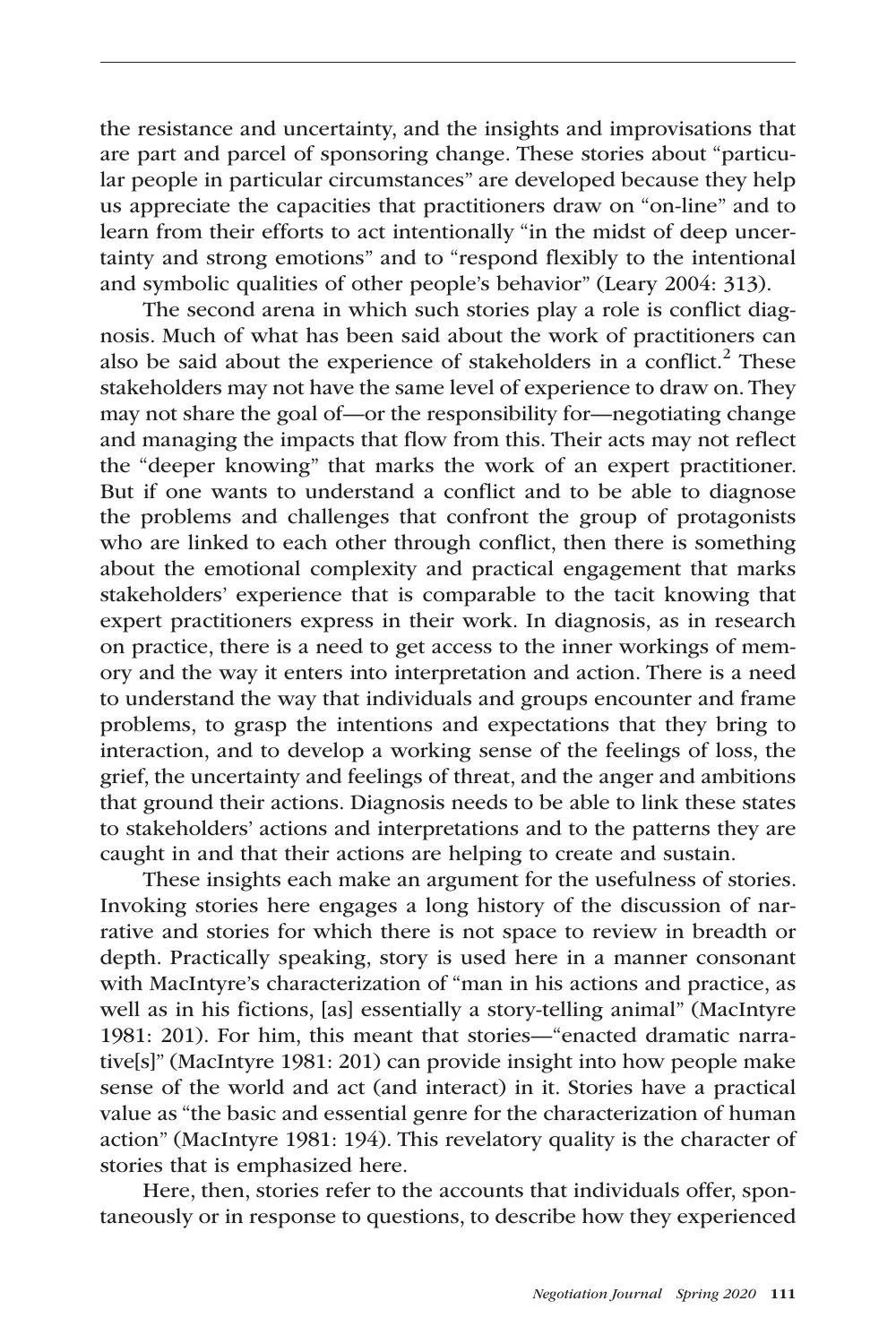and made sense of a conflict or a problem and how it was that they acted in the way that they did. This reflection on narrative reveals little, however, about where the kind of stories come from that can provide insight into conflicts and into practices like negotiation and governance. How can we get stories whose significance and insights are not reduced to pithy lesson-drawing, but capture the depth of feeling and the complexity of judgment that characterize practitioners' work and stakeholders' experiences and initiatives?

Some practitioners may be as adept at telling stories as they are in their day-to-day work. Their stories fall upon us as gifts of chance. In most cases, however, the stories we need must be sought out and drawn out. The practice for generating these stories is the interview. But even the interview is fraught with problems. "Robert Coles warns young doctors that patients may often only tell them what they think the doctors wish to hear. So too in social research can interviewers miss important insights if they fail to appreciate the preconceptions that their interviewees have of the interview process and the interviewer's purposes … Our own ideas and even our very interest and eagerness, combined with time pressure, can drive a 'rush to interpretation'" (Forester 2006b:  $142$ )<sup>3</sup>

The practice of interviewing is, thus, not straightforward when what is sought is the kind of story that can be revealing about a practitioner's work or about the frustrations, ambitions, doubts, and feelings that characterize a stakeholder's experience of a conflict. It certainly involves the process of asking respondents to tell us about what they have done and how they have experienced a particular case. The process of asking questions of a kind, and in a way, that will help respondents to access and describe their experience at the right level and in the right kind of detail is neither simple nor passive, however. To get a story that is revealing of the experience of an accomplished practitioner or a stakeholder in the midst of a conflict, one must be able to enter with them into the story and, also, to stand sufficiently outside it to push for the details, examples, and connections that will help respondents render the kind of story that will push them, and others, to new insights into the nature of their work.

What kind of talk with another person can produce such insights is a practice that itself needs description. It is certainly not, and needs to assiduously avoid becoming, a process of evaluation that produces verdicts about what has been done well and what has been done not so well. Instead, it involves helping respondents situate themselves in a case, pushing for concreteness, and asking for the additional details that will make the account revealing of the nature of the work as the practitioners (or stakeholders) experience and enact it. It means focusing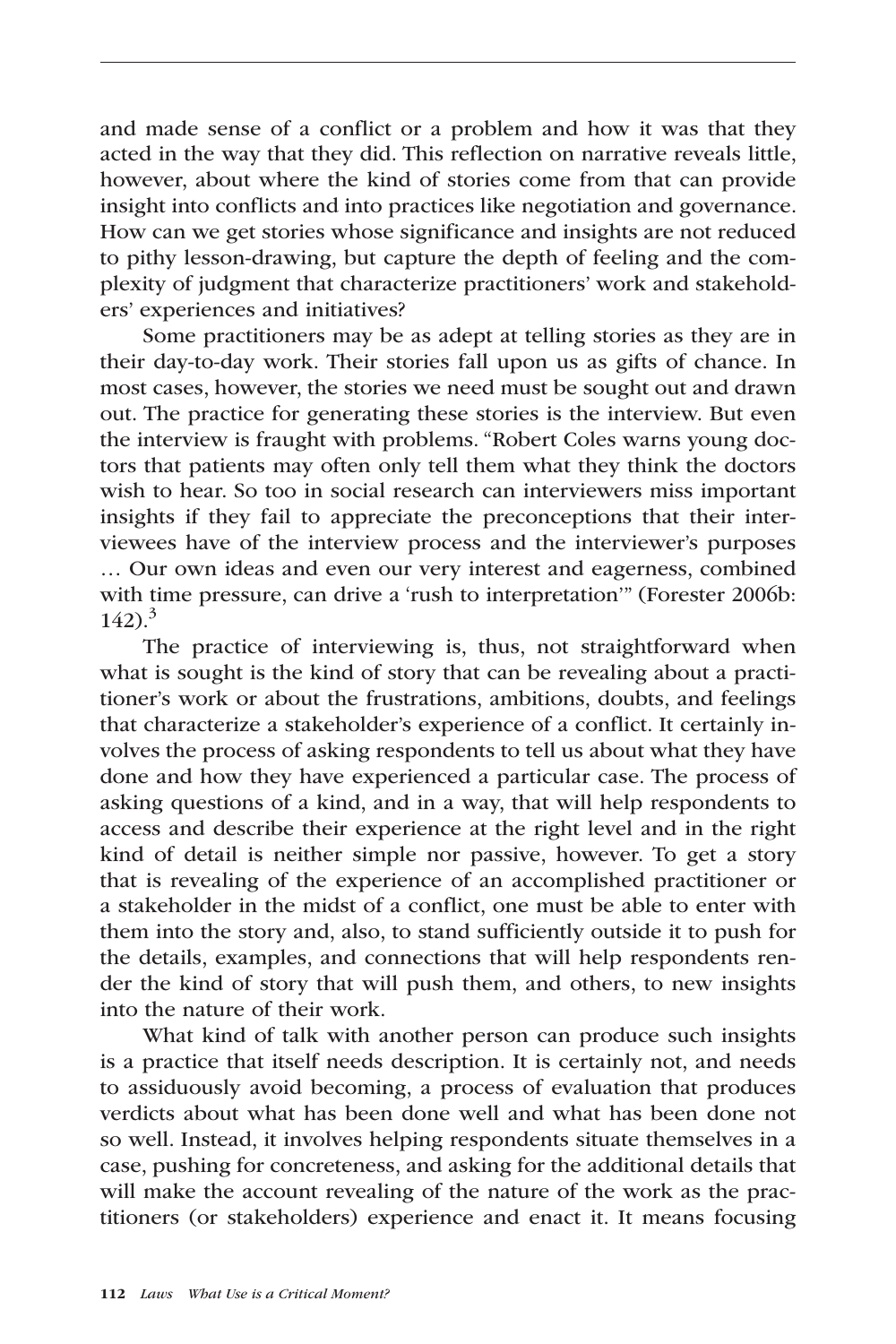on details like tense (see Weiss 1995) that can help track the difference between statements that generalize experience and statements that render concrete events at a level of detail and in a sequence that can "characterize human action" (MacIntyre 1981: 194). If we ask what the problem is, we risk ending up with either a partisan account or a weak generalization of the events. So we learn that asking "What's the story" is the way to get access to the level of detail that is needed for an account to be revealing about the capacities for feeling, observing, and judgment that were in play as a practitioner (or stakeholder) struggled to cope with an unruly conflict or problem (Forester 2006b).

This is where critical moments enter. They are not only useful, but indispensable in the process of developing such stories. It is almost impossible to imagine getting stories of this kind without critical moments as a working concept. They come into play in a variety of ways in the practice of evoking stories. At a basic level, they help to open experience to the kind of reflection that can evoke memories and render them in the form of a story. This connection is not self-evident, as I learned with colleagues in our work with practitioners engaged in the complex task of redeveloping diverse neighborhoods in Amsterdam. As we engaged these practitioners about their work and tried to evoke, test, and develop their intuitions and working theories, we became aware that these practitioners did not see or treat their experience in the kind of sequence that characterizes a story or a case. The practitioners we worked with engaged their experience like a fire hose from which they struggled to drink. They did their best to cope with the rush of experience until, at some point, they moved on to the next project. Before we could even think about working with stories, we needed to help them see their work in the kind of sequence of action and response that characterizes a story.

An episode from this work illustrates the practical value that sequencing experience as a story can have. The practitioners from the city were laboring under frustrations that had begun to sour their work with residents. They felt betrayed by the response they had received in a meeting held to review plans for developing playgrounds in the neighborhood. They had worked hard to prepare the evening. Despite their best efforts to be engaging and open, all they got in return were frustration, disappointment, and cynical rejoinders that left a bad taste. It was only when this meeting was placed in sequence with events connected to a prior effort to develop a playground on a boat that a story emerged in which the residents' response made sense and the practitioners' own errors became clear. The first trick in moving forward was getting an initial rendering of this sequence that could then be elaborated and developed.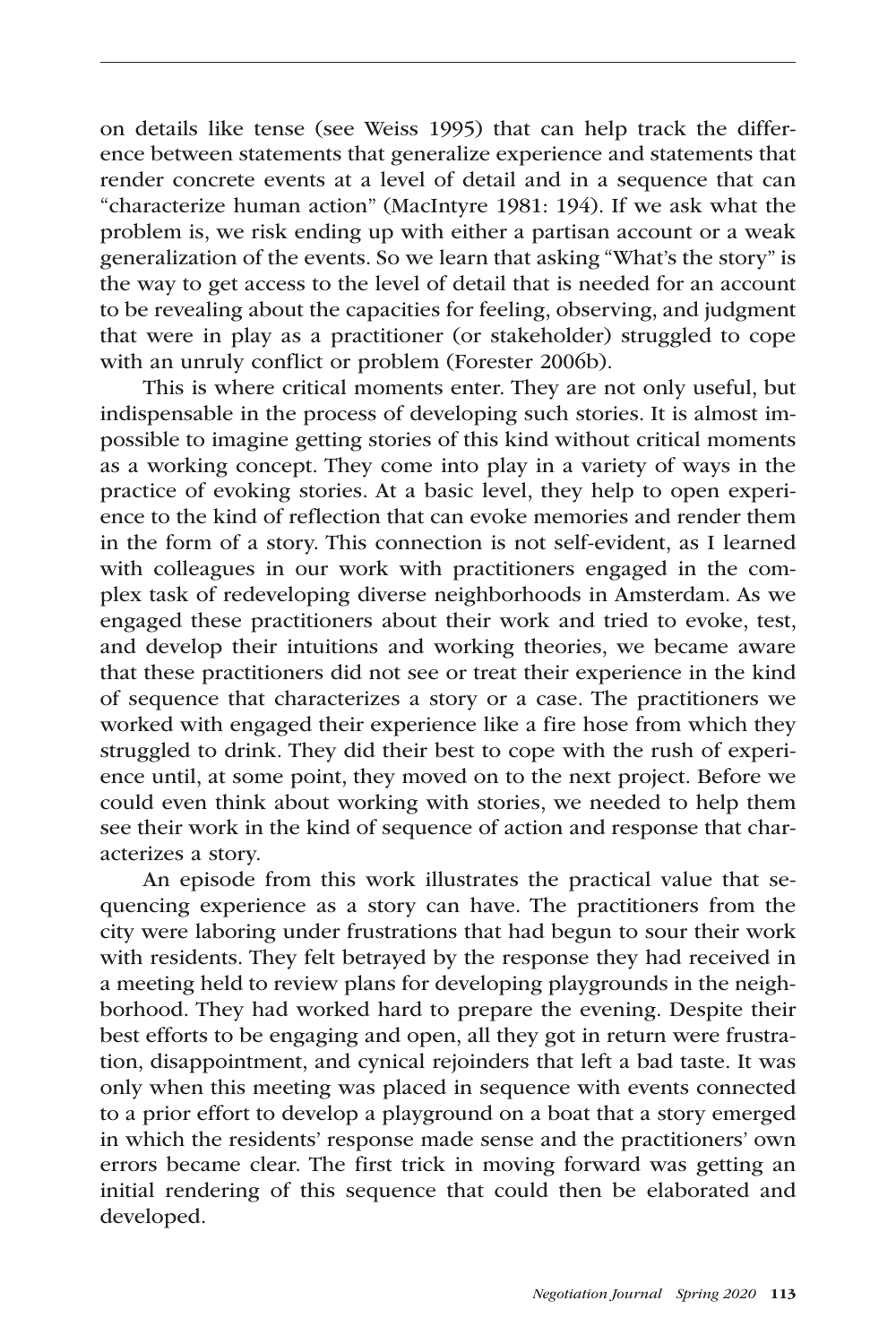Critical moments proved essential in this process of making the past imageable and thus open to elaboration and reflection. The request to "tell me about some critical moments in your work in neighborhood X or conflict Y" made sense to practitioners. They could identify moments that were critical to them and, as they identified these moments, they would start to map the sequence of events that would later become the organizing spine of their story. Simple, but useful, questions helped in this process: Where would you start the story of this project (or this conflict)? What was the next moment that was critical in the evolution of the case? Where would you end the story? These questions evoked the initial rendering of moments that were critical from the practitioner's perspective and that set the basis for developing the story. The same can be said for engaging stakeholders in a conflict diagnosis.

Here, already, a key feature that makes critical moments useful is in play. Critical moments are plastic. They fit, they work, in the framework of a researcher trying to make sense of a practitioner's work or of a diagnostician trying to make sense of a conflict. Yet, they also work in the framework of a practitioner or a stakeholder looking back over their experience. In doing so, critical moments establish a basis for interaction that is useful in the effort to develop thick narratives about practice. This plays out in a number of ways.

First, the sequencing of critical moments in a rudimentary story tends to snowball. Identifying and describing, even in cursory terms, Moment A and Moment Z, a respondent will remember moments J, Q, and W and be able to interpolate them into the emerging sequence. Adding J, Q, and W to the sequence can have a similar effect and through this interpolation, moments, and details accumulate making the reconstruction more tangible and more revealing.

Second, arraying a sequence of critical moments seems to help memory to be articulate. Moreover, this is facilitated by the discreet character of critical moments. Through the use of critical moments, time and experience are arrayed like beads on a string—or scenes in a movie—rather than as a continuous flow. This kind of punctuated stream is easier for respondents to engage and describe than the uninterrupted flow of experience. Continuity comes later as the relationship between the beads on the string develops.

Third, the reconstruction of experience is facilitated because the sequence of critical moments, however rudimentary, gives the interviewer and the respondent something to talk about. Through this interaction interviewers and respondents can partner to "thicken" the description of these moments and, in doing so, to elicit additional moments to elaborate. This interaction creates a context in which the interviewer can push for the concrete details that fill out the story and ground the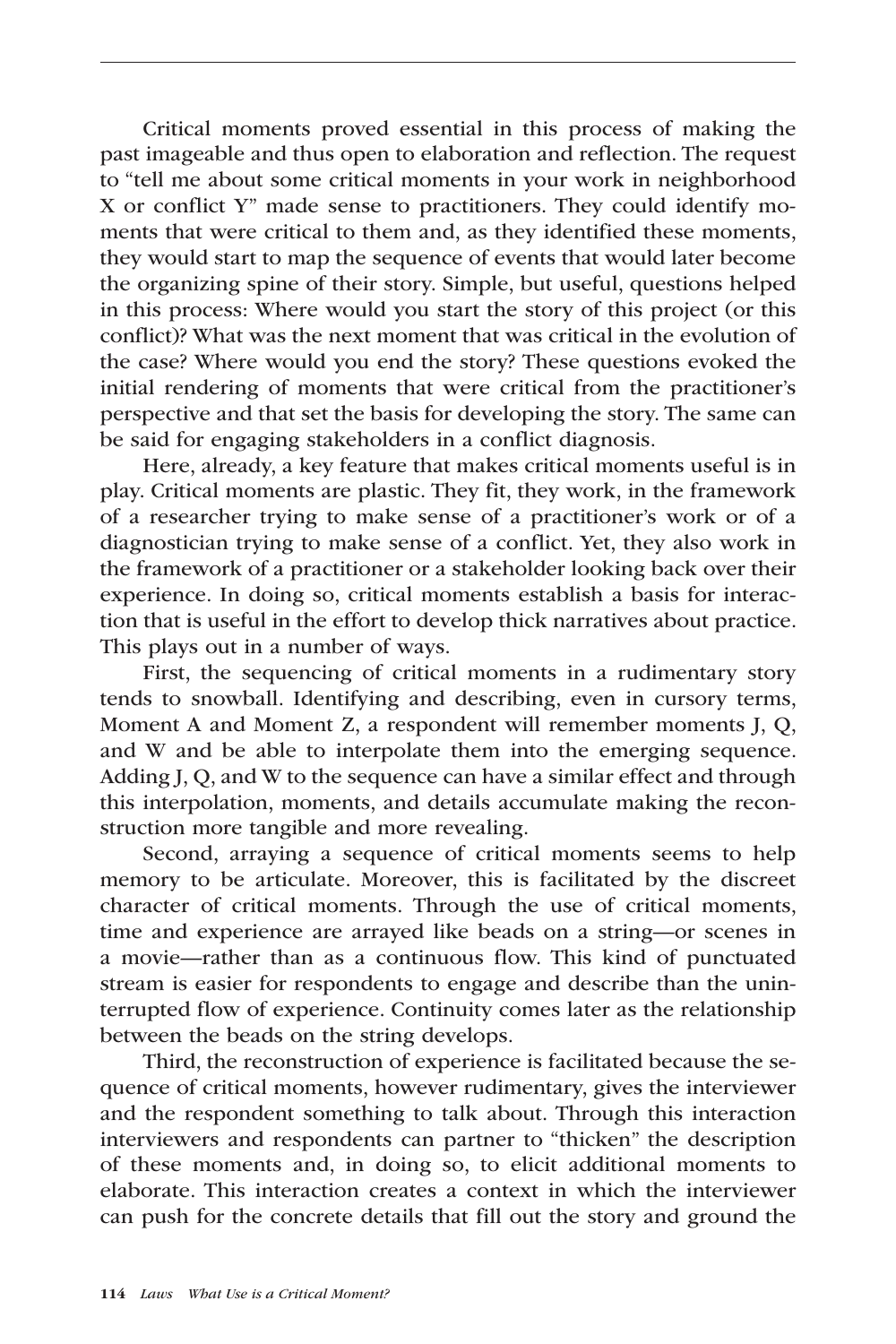insights it provides. Where did this take place? How big was the crowd? What was the mood when the meeting started? How did the neighbors make their discontent known? Who ran the meeting? How did he or she bring it to an end?

As these details accumulate and become increasingly concrete, they often help respondents to situate themselves in the past and evoke the relevant details that are important for grasping the inner workings of framing, emotion, reason, and judgment that were at play in the episode. In short, the sequencing of critical moments seems to facilitate a connection with memory. An example from teaching interviewing illustrates the point. A student serving as the respondent in an interview training had been asked to describe an encounter with violence in a trial interview. He had little trouble selecting the encounter that he wanted to talk about, but found it difficult to describe the events that made up the encounter. This changed when the interviewer, searching for a way forward, posed an almost incidental question: "What time of year was it?" This seemed to trigger the memory of a key detail that made the moment critical. "Yes, yes. It was cold. They had puffy jackets on. We were worried because we couldn't tell if they were carrying guns underneath." Once this memory was triggered, the respondent was situated in the moment and able to narrate the encounter in detail.

Simple practical steps can help to facilitate the process of identifying and elaborating critical moments. Drawing a timeline can make the process of sequencing and interpolating critical moments more tangible and accessible. Seeing events laid out in a tangible sequence will often lead to the identification of additional moments; thickening the relationships between the moments in this sequence can foster the addition of key details. Sharing and talking about photographs of relevant places and events can help in a similar manner. They give interviewers and respondents something to talk about and the detail they provide can generate memories of new details. Looking at a neighborhood map can make individuals aware of where events took place and details of the setting can, again, facilitate the working of memory. A "walk and talk" visit to sites that factored in a story can, again, contribute to the ability to recall critical moments and to render them in the kind of detail that is revealing for research and for conflict assessment (Verloo 2015).

Critical moments are plastic in another way that can play a role in the elaboration of a story that is revealing. Experience—and it seems memory—has a layered quality that critical moments can help respondents articulate. A critical moment in one "layer" may be shaped and explained by a critical moment in another. Critical moments allow respondents to zoom in and zoom out across layers as they narrate their experience. In a revealing example, Martien Kuitenbrouwer, a borough president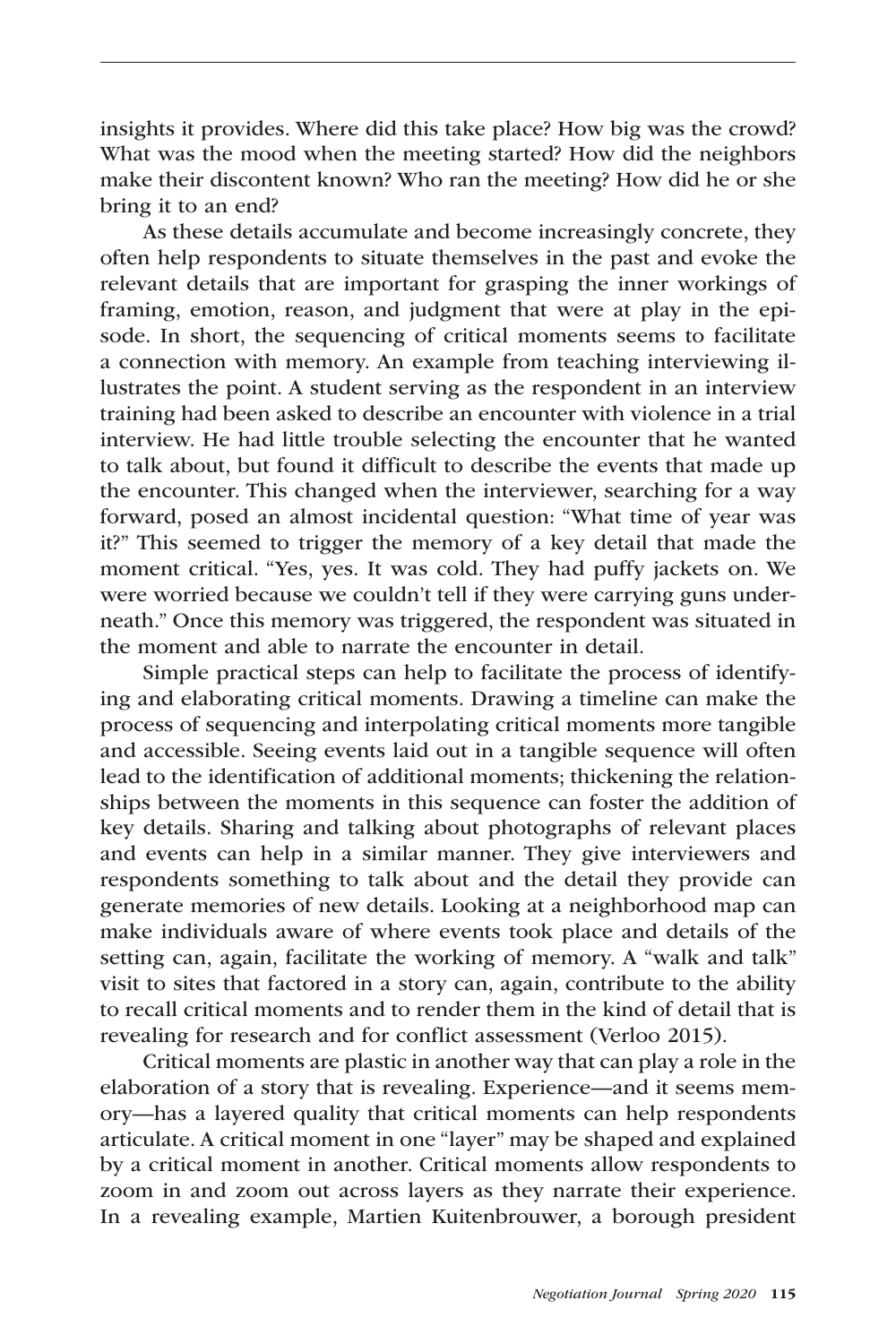in Amsterdam, described her effort to figure out how to respond to a community building event that went wrong. She and her colleagues had set up a large screen for residents to watch the European football championships together on a summer evening. The evening did not turn out as planned, however. Cheering along ethnic lines at the home side's misfortune led to harsh words and harsh words led to broken bottles and broken noses as a fight broke out on the square (Laws and Forester 2015). In her effort to assess whether a response was needed—in short whether the moment was critical—Kuitenbrouwer first *zoomed out* to "think … back on … [a] previous conflict" (Laws and Forester 2015: 245). Placing the current event in this historical sequence helped her to "feel the tension," which, in turn, led her to "realize … how important it was to deal with it immediately," despite her staff's urging to just let the tensions die down over the summer break (Laws and Forester 2015: 245). Kuitenbrouwer's practical response was to organize a discussion between the man whose nose had been broken and a friend and the young perpetrator and his friend. In order to explain what happened in this meeting, and the effect it had on subsequent events and relationships, she *zoomed in* to two specific moments. In the first, one of the older men explained to the young perpetrator that what he had experienced as an aggressive move had actually been an effort to defend the young man. "[The] boy said: 'I thought you were trying to kill me,' and the … father said 'I was only trying to protect you.'" (Laws and Forester 2015: 253). In the second moment, the older man surprised everyone and apologized to the perpetrator for the feeling of threat that his gesture had caused. The recognition expressed in his apology spilled over, changing the tenor of the conversation and, in Kuitenbrouwer's story, fostering a commitment to organize a subsequent event to try to repair the damage that had been done to relationships in the neighborhood.

What it is important to note here is how the sequence itself, and Kuitenbrouwer's ability to relate it in a story, hinged on her ability to zoom out to situate the current event in a layer of historical experience and then to zoom in to the micro layer of a subsequent meeting. The focus on critical moments brings out this layered quality of experience. Interaction across layers shaped the way that events unfolded in Kuitenbrouwer's account. This suggests that resonance across such layers may be a recognizable feature of critical moments.

The case in Amsterdam is by no means unique. Anecdotal evidence of this kind of relationship across layers is readily available, and careful observers will readily find exemplars. A negotiator may, for example, remember the moment her counterpart grabbed the last orange from the bowl on the table without even feigning to check if anyone else was interested. The skepticism that such a move might generate could then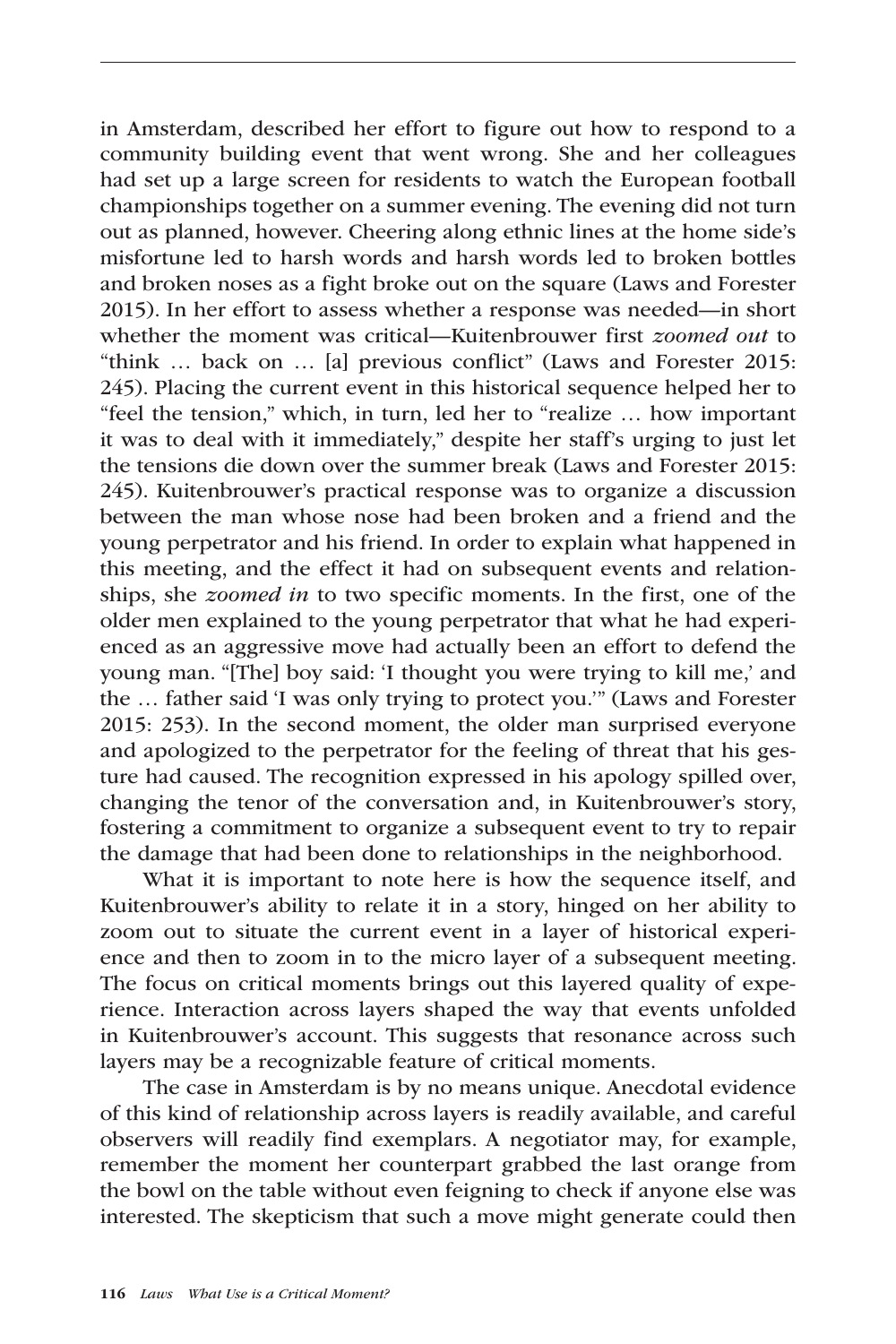shape her response to a subsequent offer or proposal, and, thereby, the way the negotiation unfolds (Jenai Wu, personal communication). Or think of how the effort to convene a citizens advisory group in the midst of a standing controversy might be influenced by the move a mediator makes in an early meeting. Faced with an inarticulate question that seems to lack sense, does he rule it out of bounds and move on with the agenda? Or does he pause to engage the question, treat it as sensible—as understandable—and help the stakeholder express what is on his mind and how it relates to the common project? The recognition that is either denied or conferred in this moment will influence how other citizens view the invitation to participate and, through this, the broader trajectory of development.

Leary (2004) captures the layered quality of experience that critical moments create in her reconstruction of a workshop between representatives of the Indonesian government and members of the Free Aceh Movement (also known as the GAM). Here again, the effort to secure participation in a workshop—and through this to influence broader relationships—hinged, in part, on a detail of an interpersonal interaction that unfolded late one night. Louisa Chan-Boegli, a member of the organizing team from the Henri Dunant Centre (later the Centre for Humanitarian Dialogue) was trying to find a date for an initial meeting. Her success turned, in her reconstruction, on a moment of interaction with one of the representatives of the Free Aceh Movement.

> Finally at three A.M. [I discovered] one of the things that was important and one that seemed a very small thing [but] was a big thing for [GAM Minister of Health] Zaini Abdullah. He had a full-time job as a doctor in a hospital and he had just taken a new clinic post, and for him to set aside working days [for] a week to come to a meeting in Geneva was a big deal. He had to negotiate with his bosses. So here it was again that the government was dictating the dates: "Wirajuda could to Geneva or on this date, but not that date." And I said to Zaini, "Okay, we'll take into consideration that logistic problem for you." And that was a sign that we acknowledged the importance of his work. It was a key thing. I said to Dr. Zaini, "You know, I understand. I've been a doctor myself and I understand. We'll try to accommodate as much as possible. " And he said, "Okay, I'll try on my side too." And he did. He did keep his word. (Leary 2004: 318) (brackets in original)

This sort of interplay between micro-details of interaction and the broader trajectory of development continued throughout the workshop. It was at the heart of what participants referred to as the "sore-throat syndrome." Chan-Boegli was, among many other things, attentive to the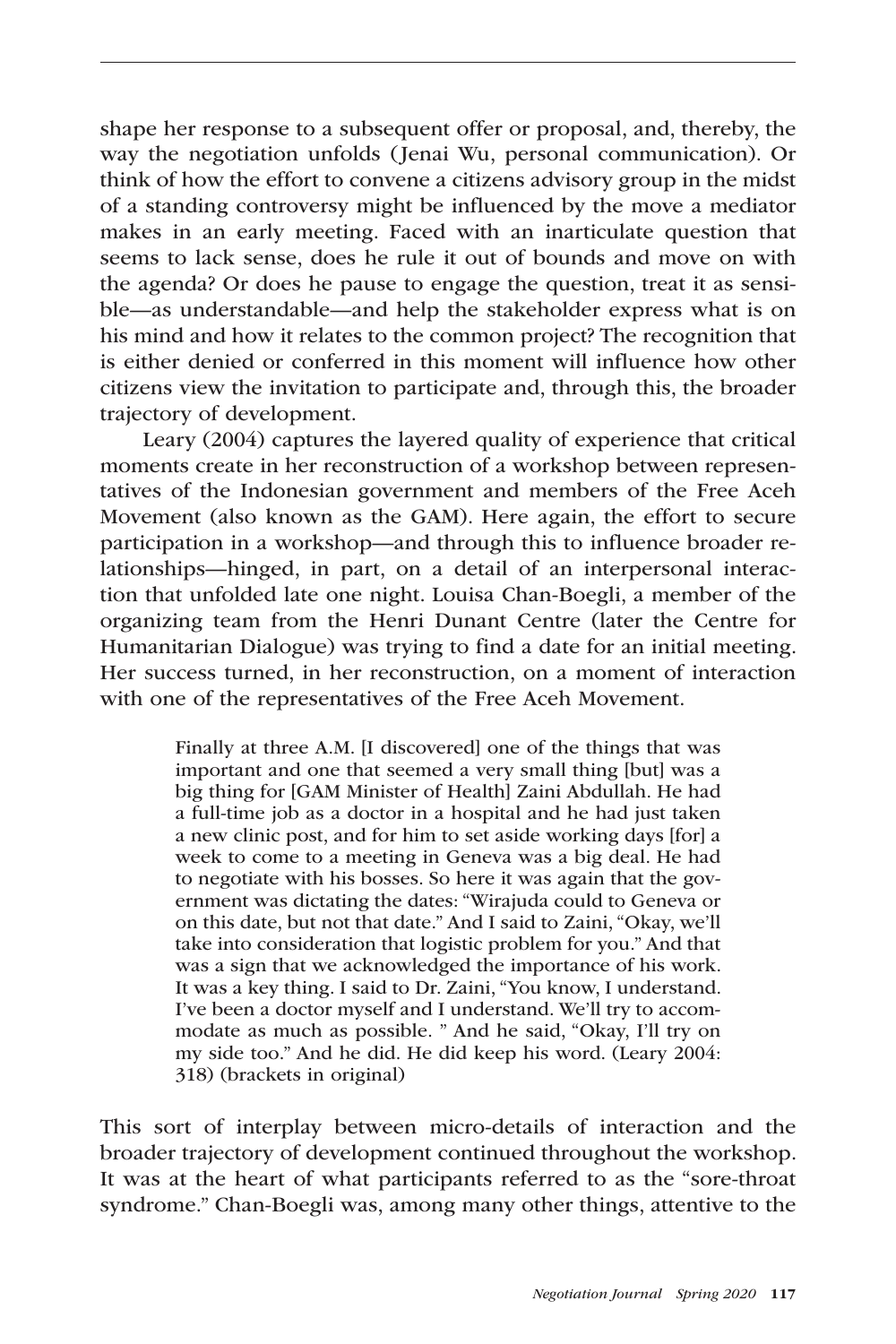physical comfort of the participants in the workshop. If one had a sore back, she made sure that a muscle relaxant was available. If another was coming down with a cold, there would be medication available that would help them be comfortable and "at ease" (Leary 2004: 335 note 19). Each of these small moments of "invisible relational work"—of "respond[ing] to something that was immediately responsive to influence— … did not objectively change the frame for the dialogue or materially affect proceedings, [but] … nevertheless functioned as a critical relational moment [that] responded to the symbolic qualities of the parties' behavior" (Leary 2004: 329).

This suggests, as Leary argues, another feature of critical moments. They may be inherently relational. This may be most clear at the micro-level of interaction. But relationality is not one thing. It certainly exists in the details of recognition and care that the examples above point to. It also exists in longitudinal relationships between a government and an independence movement, between groups in a neighborhood, or between a mediator and members of an advisory committee. Critical moments seem to be distinguished, at least in part, by the resonance that they have across such layers of experience. This resonance is revealed in the stories that practitioners and stakeholders focus on and that they develop as they tell their stories. This resonance, in turn, suggests something about critical moments' plasticity and the way that this quality can facilitate links between the details of a conversation and the broader trajectory of a workshop, a negotiation, or a conflict.

#### Critical Moments in a Clinical Setting

I turn now to briefly discuss the role that critical moments play in a form of practice called a "reconstruction clinic." The design for a reconstruction clinic developed through the efforts of my colleagues and I at the Public Mediation Programme at the University of Amsterdam. It was rooted in a desire to help stakeholders who found themselves stuck in conflicts.<sup>4</sup> In some instances, the conflict was still active. In others it lay in the past, but still cast a shadow over relationships and the capacity to cooperate. By calling it a clinic, we signaled our intention to develop insights into conflict behavior and practices through our efforts to help those who found themselves stuck.

A concrete example of such a clinic involves a controversy over the planning for the development of public space in a neighborhood in Amsterdam.<sup>5</sup> The frontline practitioner in charge of the case came to us because the local council, the city's central administration, and residents had been in conflict for some time over a mix of issues ranging from the quality of the public space to traffic safety and access to playgrounds. The fact that many of the specific conflicts that had developed around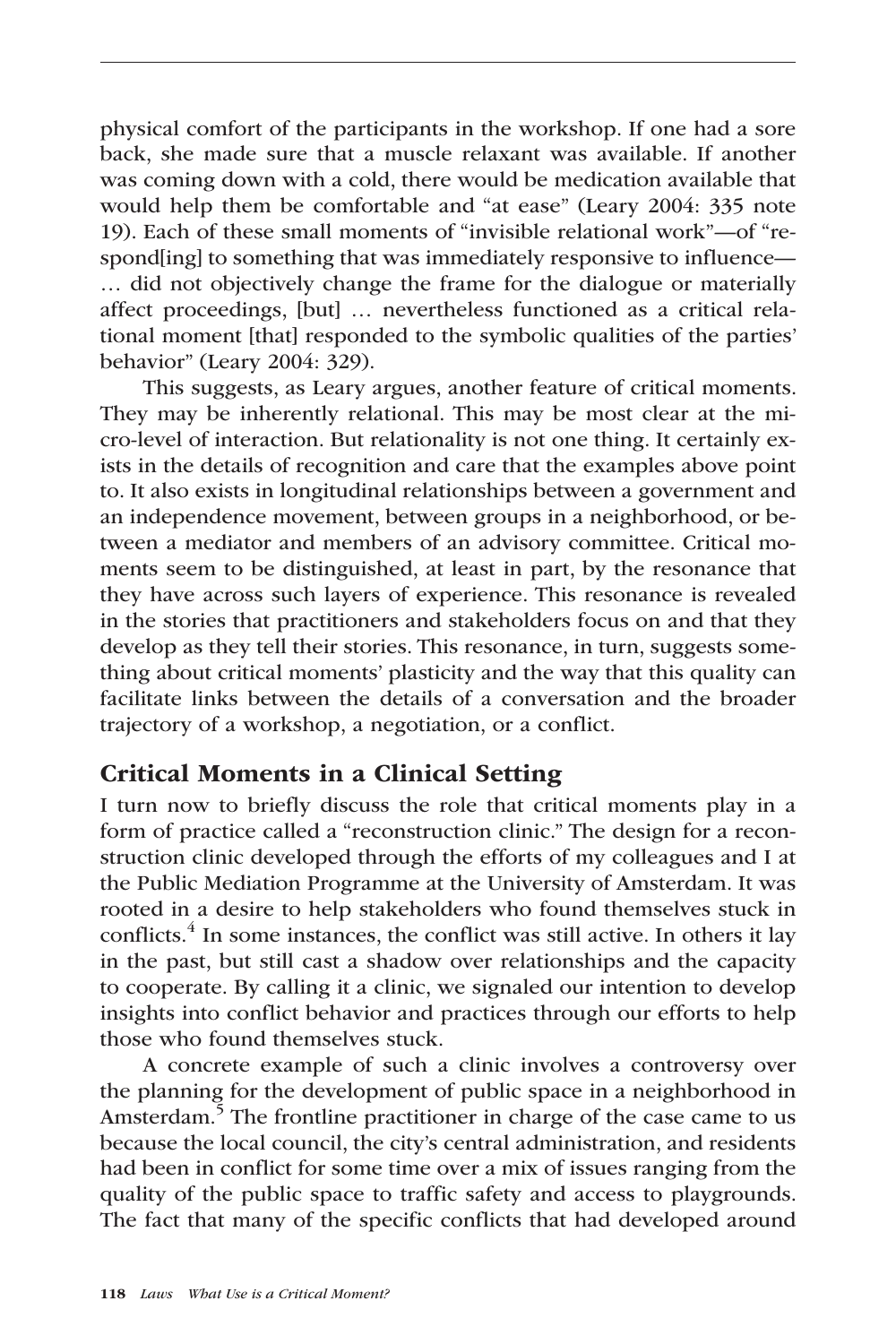this nest of issues remained unresolved raised a red flag. What would happen if these disputes remained unresolved as new developments were put into place? The civil servant in charge was overwhelmed by the scope of what had accumulated—*"there are [so] many [conflicts]… [and] so many … interests [that] I do not see how we can make them meet"—*but also recognized the need for action—"*something has to be done."*

The first step in preparing the clinic followed the process of conflict diagnosis discussed above. Stakeholders were interviewed individually and an effort was made to help them provide "thick descriptions" of their experience. These interviews started with framing the series of moments that each stakeholder saw as critical in the case at hand. Then the interviewer probed to help stakeholders describe how they experienced each of these moments. What made it critical? How did you experience the behavior of others and the interaction that emerged? How did what others said and did make you feel? What doubts, fears, or ambitions did their words and actions evoke?

The critical moments referenced across these interviews were used to frame a shared timeline that provided the starting point for the clinic itself.<sup>6</sup> Figure One shows the depiction of the conflict that the stakeholders confronted as they sat together. The horizontal axis is the timeline, punctuated by critical moments that a majority of the

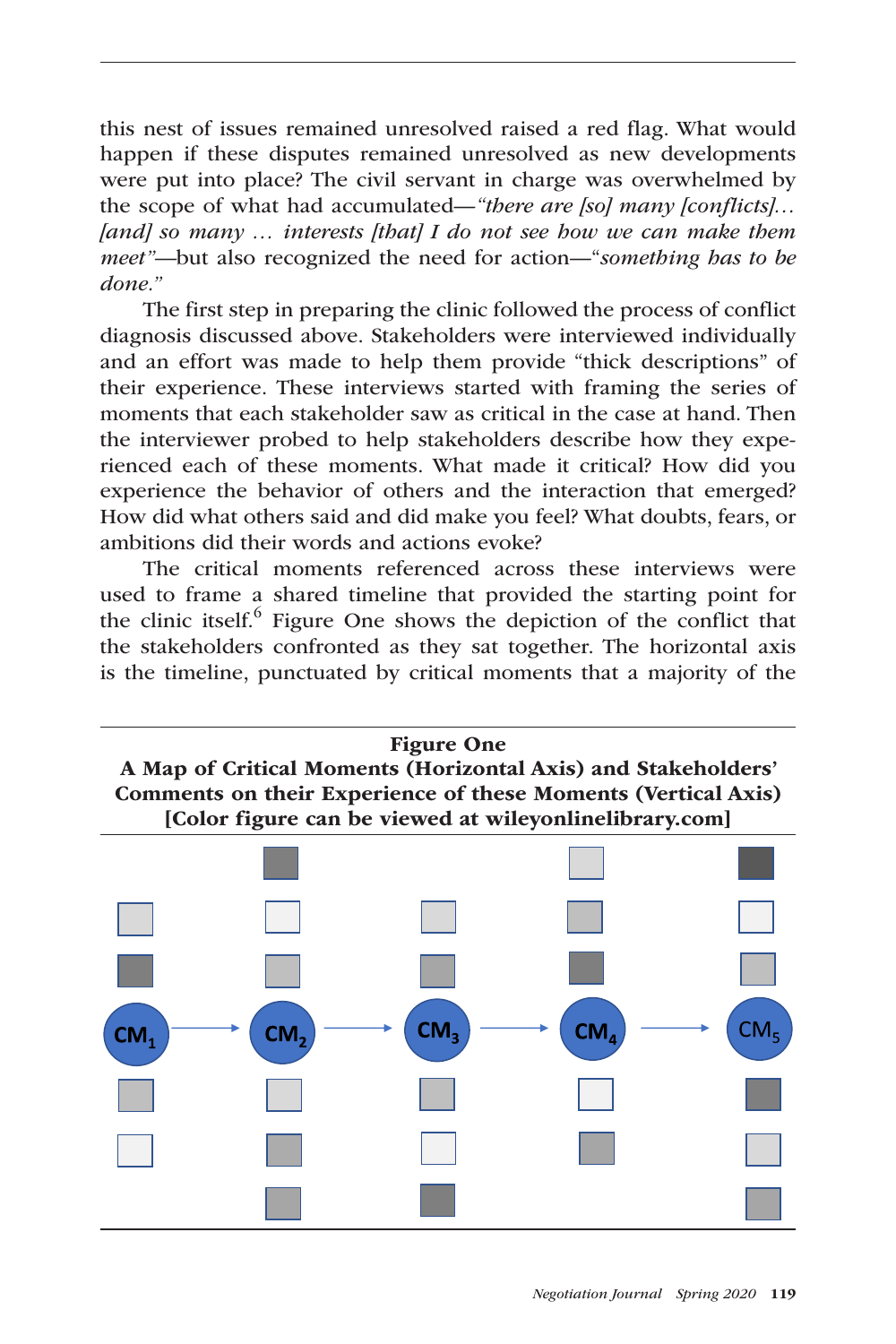stakeholders identified, even if they described them quite differently. The stakeholders' comments from the interviews were displayed—in first person voice—above and below each critical moment. The resulting map looked something like the following.

The first step in the clinic was to review this timeline together. This gave the stakeholders the opportunity to add events and to modify their comments. The review was done when there were no further additions or annotations. Here, again, the plastic character of critical moments was in play. Many of the critical moments, particularly the most important ones, appeared across the stakeholders' accounts. At the same time, the significance they had in each stakeholder's experience varied, sometimes substantially. The critical moments' plasticity allowed the stakeholders to find themselves—in their own words—in the map before them. It also confronted them with how others' experiences diverged from their own. The critical moments were described in their own language—facilitating identification—but were also shared. In facilitating identification, the map also seemed to foster recognition of diversity and of interdependence in a manner that, in turn, prompted reflection and discussion.

From here the discussion proceeded. The clinic was emotionally charged and participants were unsure of how to respond to each other and to the diffuse and contested history that was displayed before them. The first to speak was a team of "reflectants" whose role was to provide a kind of commentary on the case that might move the discussion in a constructive direction.7

The reflectants came from outside the conflict, but had relevant knowledge and experience. Their role was to help initiate a discussion by providing a concrete commentary on the case that was observant, but not evaluative. They tried to set the stage for development by suggesting new metaphors and themes that captured what they observed in the case and by offering the stakeholders a concrete but nonpartisan language that would help them engage each other, develop the themes that had been offered to them, and move toward a shared evaluation of the case. Comments that helped the group move forward included statements like these:

- How can so many well intentioned people end up in such a mess? … The case seems like a bowl of spaghetti, yet all of the stakeholders [in the spaghetti] seem to be reasonable people.
- It seems as if when pulling one strand [of the spaghetti], everything moves, so that no step is undertaken.
- Why does so much knowledge get lost?
- New events seem to have been taken hostage by the past.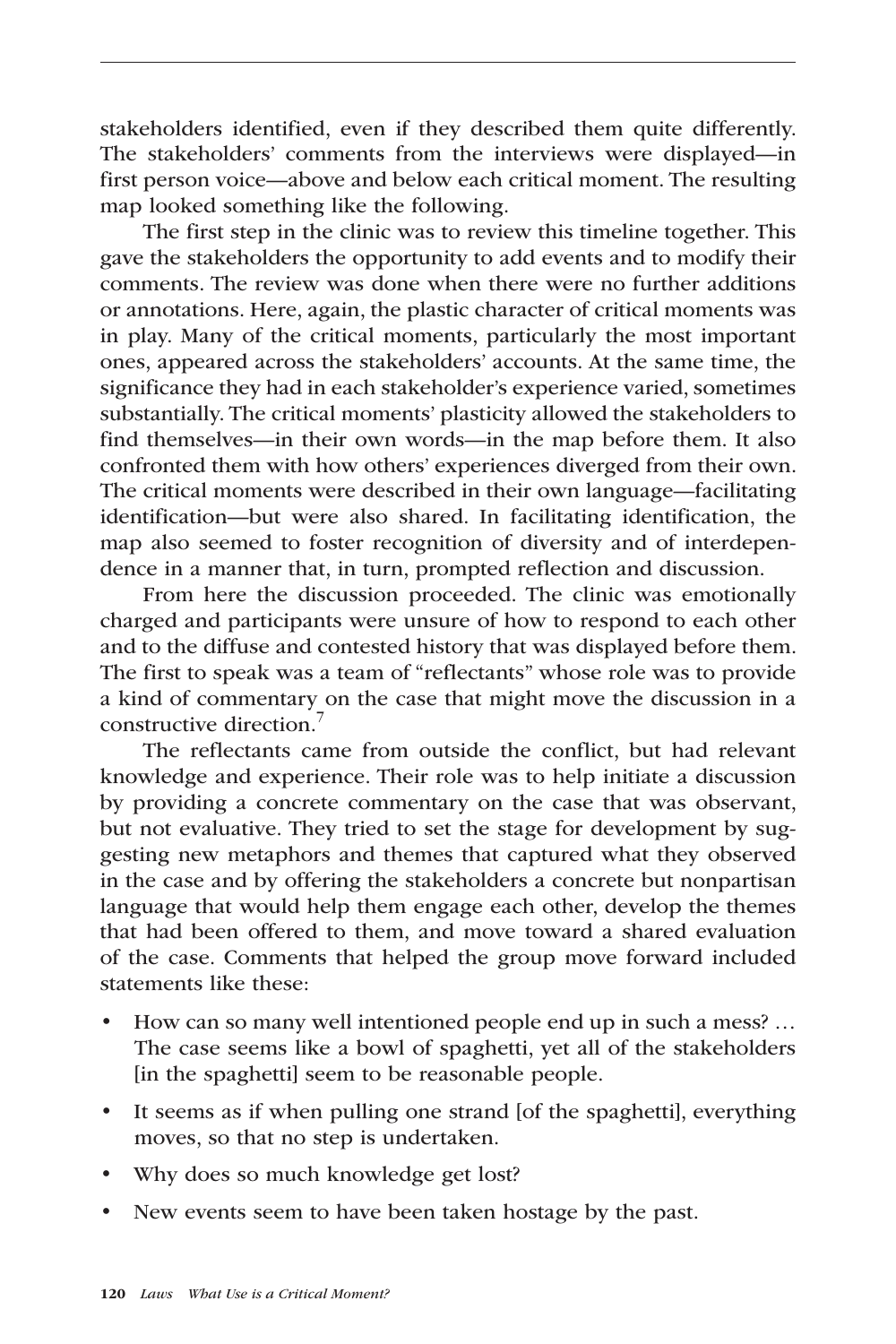In giving voice to the case, the reflectants helped it talk back to the stakeholders. Their efforts named features (such as dynamics, behaviors, and structures) and gave the protagonists an alternative language that avoided attribution, evaluation, and assigning blame. This seemed to help to make these features discussable. Because the language of observation was concrete and related to particular events in the case, it seemed to help those involved take responsibility (together and individually) for what they had created and, in so doing, opened marginal, but not negligible, avenues for (re)constructive action.

The puzzle is why or how this helped. This puzzle is based on the observation that it did (and often does) seem to help. In the case at hand, stakeholders who participated commented that the reflectants had captured something central to the case as they experienced it—"a good summary"; "it is a bowl of spaghetti indeed." The reflectants highlighted differences that seemed to matter. They contrasted the planners' future orientation—"it is not finished"—with the residents' focus on the "here and now"—"this is where we live." They helped bring out the difference between the desire for creativity and short-term improvements that residents emphasized and the "perfect plans" that the practitioners from the city were pursuing. The evening ended with a bit of backcasting about the future via an imaginary timeline: "What will this timeline look like, if we were to look back one year from now?" The discussion focused, not on solutions, but on practical steps that might contribute to the creation of an actual timeline through a process of working together on details like the design and location of a playground.

The process was not perfect. Emotions surfaced and threatened the discussion. People vented. They assigned blame and attributed responsibility to others—just the sorts of behavior associated with escalation. But the capture was incomplete. Individuals also acknowledged responsibility. Apologies were offered alongside the blaming and over fifty people engaged their shared history and common future at a level of concrete detail that opened options for reframing their relationship through joint action.

The stakeholders who were present offered comments like these:

- It was revealing, looking back like this made things a lot more clear.
- Everybody's perspective was added to the timeline, this way the puzzle became complete.
- It was good that we could all tell our story and were being heard.
- It feels like a fresh start, we can leave the past behind.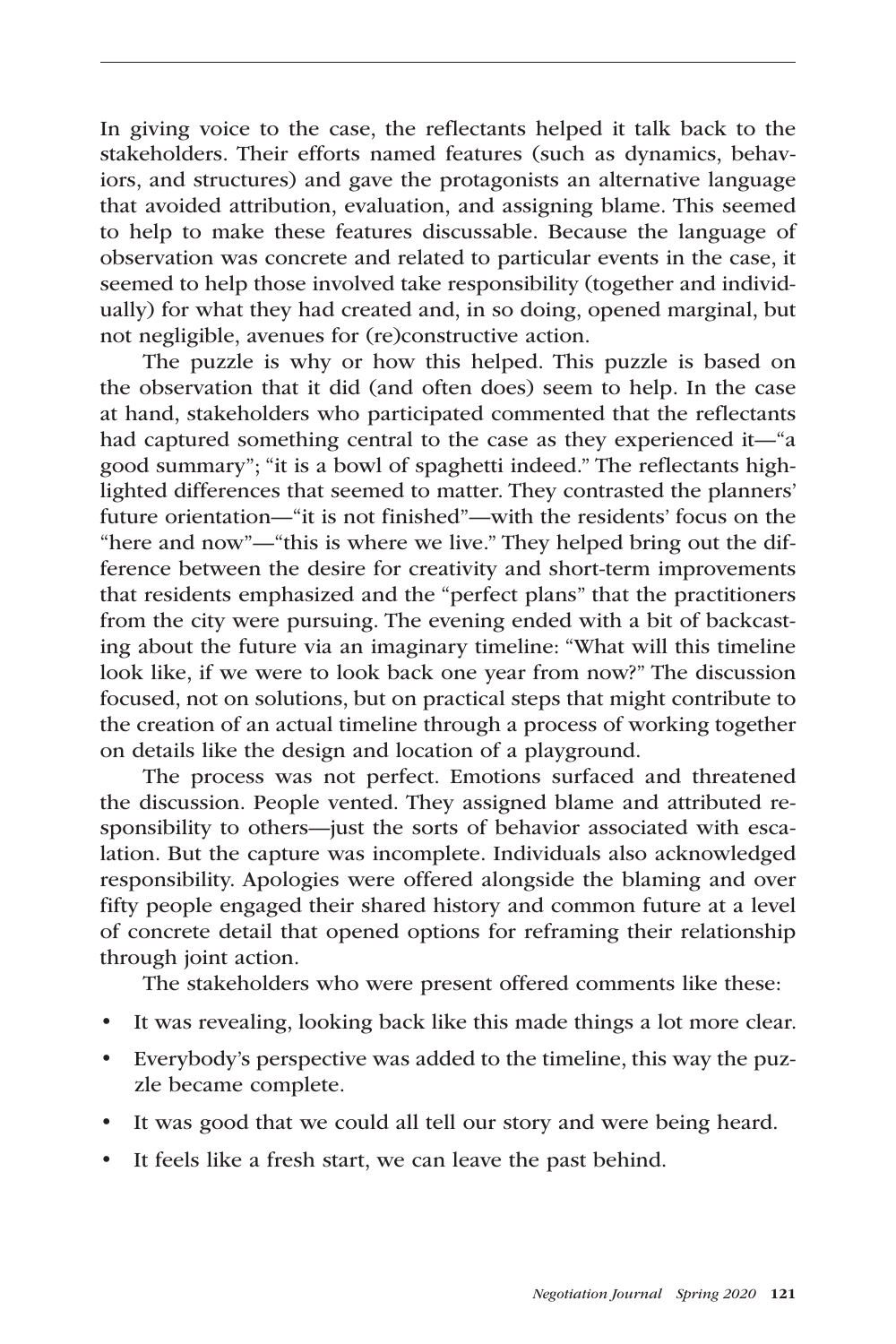- We regained some of the trust we lost and it felt as if we could let the past be the past.
- I have better sense of what is important now and why people were so angry.

Here again, critical moments seem to play a pivotal role. As in the interactions between researchers and respondents, critical moments appear to have mediated an interaction that prompted reflection and deepened insight by linking the interaction to concrete details of experience. Once again, the plastic character of critical moments came into play. They were consistent enough to be recognized across the experience of different stakeholders and plastic enough to be picked up and elaborated in terms that reflected each stakeholder's experience. This seemed to contribute to recognition—each stakeholder could find themselves on the map—and to a responsibility to recognize and grant some legitimacy to the experience of others. This, in turn, spilled over onto a way of talking, and a language for talking, about the conflict that was concretely observant, but not accusatory. The clinic was far from perfect, but presented some intriguing possibilities. Critical moments appear to have played a pivotal role in its development—in what made it useful and in what makes it interesting.

#### Conclusion

I have tried to provide insight into critical moments by examining their usefulness in conducting research on frontline practice, in conflict diagnosis, and in a form of intervention called a reconstruction clinic. This review has shown the role that critical moments play in key interactions in these forms of practice. They help researchers help practitioners access and describe their experiences in sufficient detail to open them to reflection and analysis. Critical moments seem to help stakeholders give voice to memory and so to reveal subtleties in their experience of a conflict. In the reconstruction clinic, the use of critical moments appears to have helped stakeholders stuck in a conflict to relate to each other across their distinct experiences of the history that defined their stakes and bound them to each other.

The review identified different roles that critical moments play in developing insights into practitioners' work and stakeholders' experience of a conflict. These roles each suggest a feature that may characterize critical moments more generally and that may contribute to our ability to recognize and analyze them—in real time and in reflecting on experience. They highlight the features that seem to make critical moments useful. I summarize them here to suggest some lines that may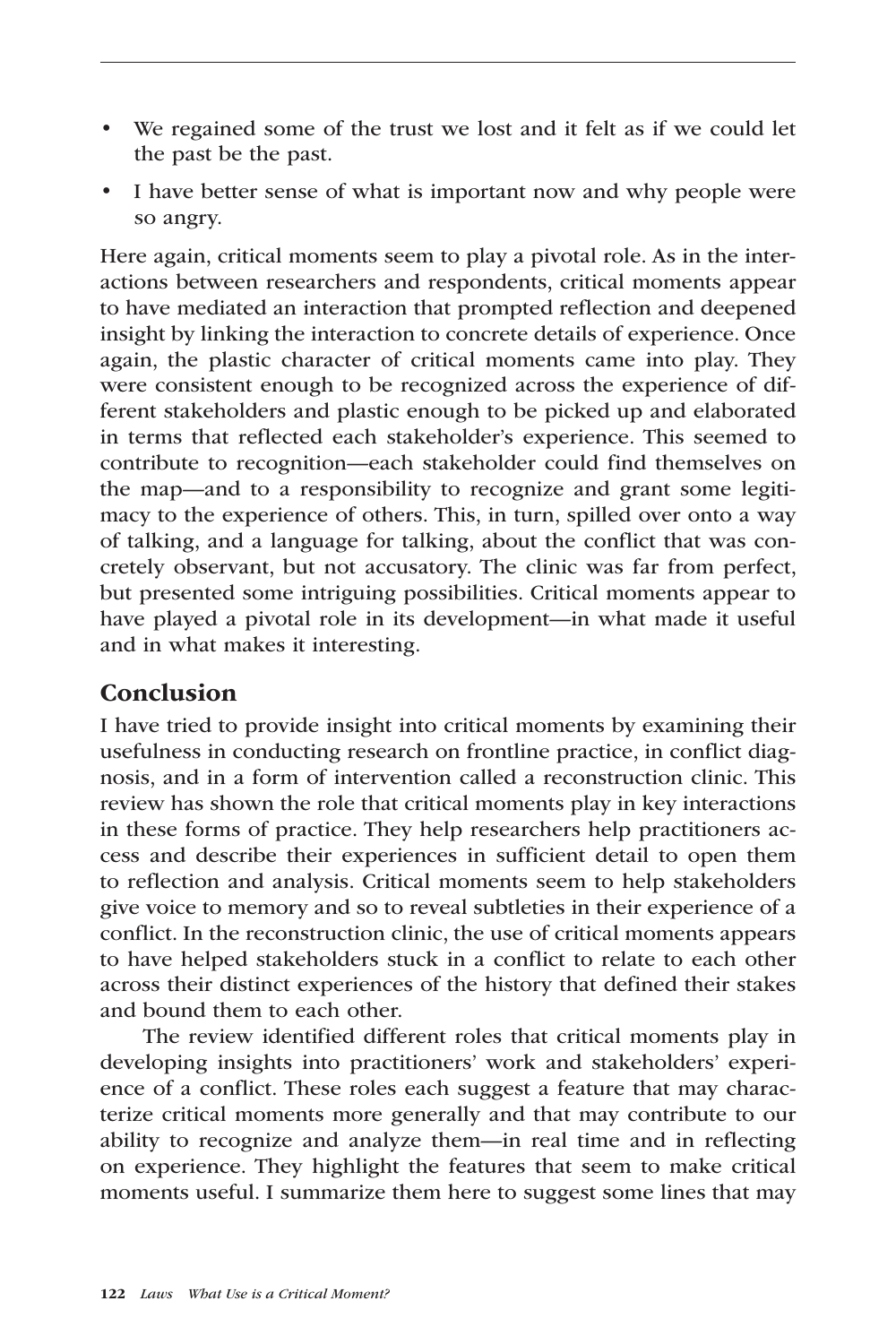be worth pursuing in subsequent research and in working with actors caught in conflict.

First, the review highlighted what seems to be a fairly deep relationship between critical moments and stories. Critical moments help practitioners and stakeholders move from a stream of experience to a rudimentary story. Critical moments' capacity to move between the distinct worlds of a researcher and a practitioner or a stakeholder facilitates interaction across the boundaries between these worlds. The give-andtake that they anchor can, in turn, facilitate the elaboration of stories and the thickening that makes these stories useful. In this way, the use of critical moments in research and practice appears to be consistent with prior discussions that have emphasized the narrative character of experience and action (MacIntyre 1981; Fisher 1984; Cobb 2013b). This resonance draws attention, in turn, to the relationship between critical moments and memory. The way in which critical moments help to evoke details and to facilitate the narration of stories itself merits further exploration. Critical moments also seem to contribute to the evaluation of experience that distinguishes stories and narratives. They help practitioners and stakeholders tell stories that have a point (Benhabib 1990).

Next, the use of critical moments also seems to facilitate a kind of narrative mapping between what I have referred to as "layers" of experience. Critical moments helped individuals "zoom" into the details of interaction in a meeting or a conversation and "zoom" out to the broader trajectory of a case. This resonance across layers of experience may be another feature that distinguishes critical moments and merits further exploration. This is consistent with Leary's (2004) analysis, which emphasized the interplay between relational moments and turning points in a negotiation. Relationality is most apparent at the micro-level of experience, but, upon reflection, can also be seen in other layers. As such, relationality may be what informs actors' intuitions about critical moments' significance and anchors the links they make across layers of experience.

The example of the reconstruction clinic suggests how these features of critical moments might interact to facilitate negotiation. Critical moments provided the entry point to the case. They helped the organizers draw out the framework of the timeline and helped the stakeholders articulate their subjective experiences of the moments that made it up. The organizers could then map a framework that the stakeholders could enter to observe what was shared and what was different in the way that they had experienced the conflict. The map helped the stakeholders engage one another without threatening their own accounts of the shared history. It gave the reflectants something to comment on and so contributed to their ability to offer a new language with which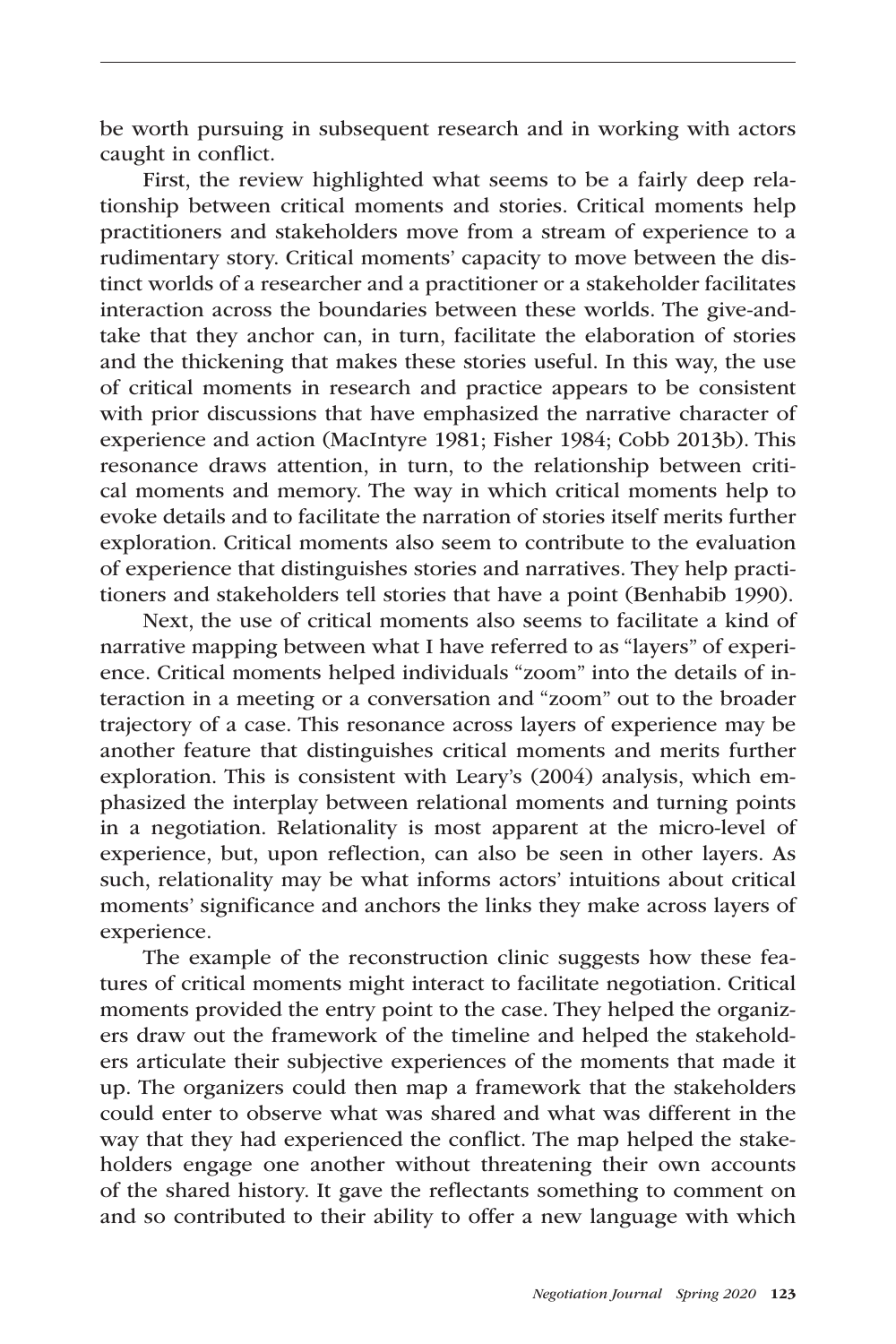to discuss the conflict. The stakeholders' subsequent interactions were uneven. They attributed intent and accused each other of neglect. But in the shared framework, these moves were counterbalanced by moments of recognition, reflection, and repair. In the end, they drew on the timeline to project their experience and relationship forward in time and explore what a shared future might look like and how they might each contribute to it.

In commenting on the different roles that critical moments play, I have emphasized their plasticity. They function in the world of researchers, in the work of practitioners, and in the experience of stakeholders. They seem to be able to move across the boundaries of experience and so facilitate exchange. They give people something to talk about and promote talk that is productive.

This plasticity is of a specific kind. It enables critical moments to move across boundaries and function in the "distinct social worlds" of the groups that inhabit a conflict or a case. Yet critical moments are also "robust" enough to remain recognizable as they move. They are "both plastic enough to adapt to local needs and the constraints of the several parties employing them, yet robust enough to maintain a common identity across sites" (Star and Griesemer 1989: 393). They appear to be of a family with the boundary objects that Star and Griesemer (1989) describe in their analysis of the coordination of science in the development of a natural history museum. As in the work of science, in which "each translator must maintain the integrity of the interests of the other audiences in order to retain them as allies," critical moments appear to facilitate a kind of exchange that coordinates action and deepens insight by allowing the partners who inhabit these distinct social worlds to each maintain the integrity of their experience and ambitions, even as they seek to find shared meaning and scope for sustained cooperation (Star and Griesemer 1989: 389).<sup>8</sup>

#### **NOTES**

1. Gasking and Jackson suggested this metaphor of the learning about a city in their reconstruction of Wittgenstein's description of how he taught philosophy. In their account, he described himself as "like a guide showing you how to find your way round London. I have to take you through the city from north to south, from east to west, from Euston to the Embankment and from Piccadilly to the Marble Arch. After I have taken you on many journeys through the city, in all sorts of directions, we shall have passed through any given street a number of times—each time traversing the street as part of a different journey. At the end of this you will know London; you will be able to find your way about like a born Londoner" (Gasking and Jackson 1967: 51). See Flyvberg (2004) for a thoughtful discussion.

2. The term stakeholders is used to capture the heterogeneous mix of individuals, groups, and organizations that become involved in conflicts and in efforts to resolve conflicts. Stakeholders can range from ad hoc groups of residents to NGOs, private firms, and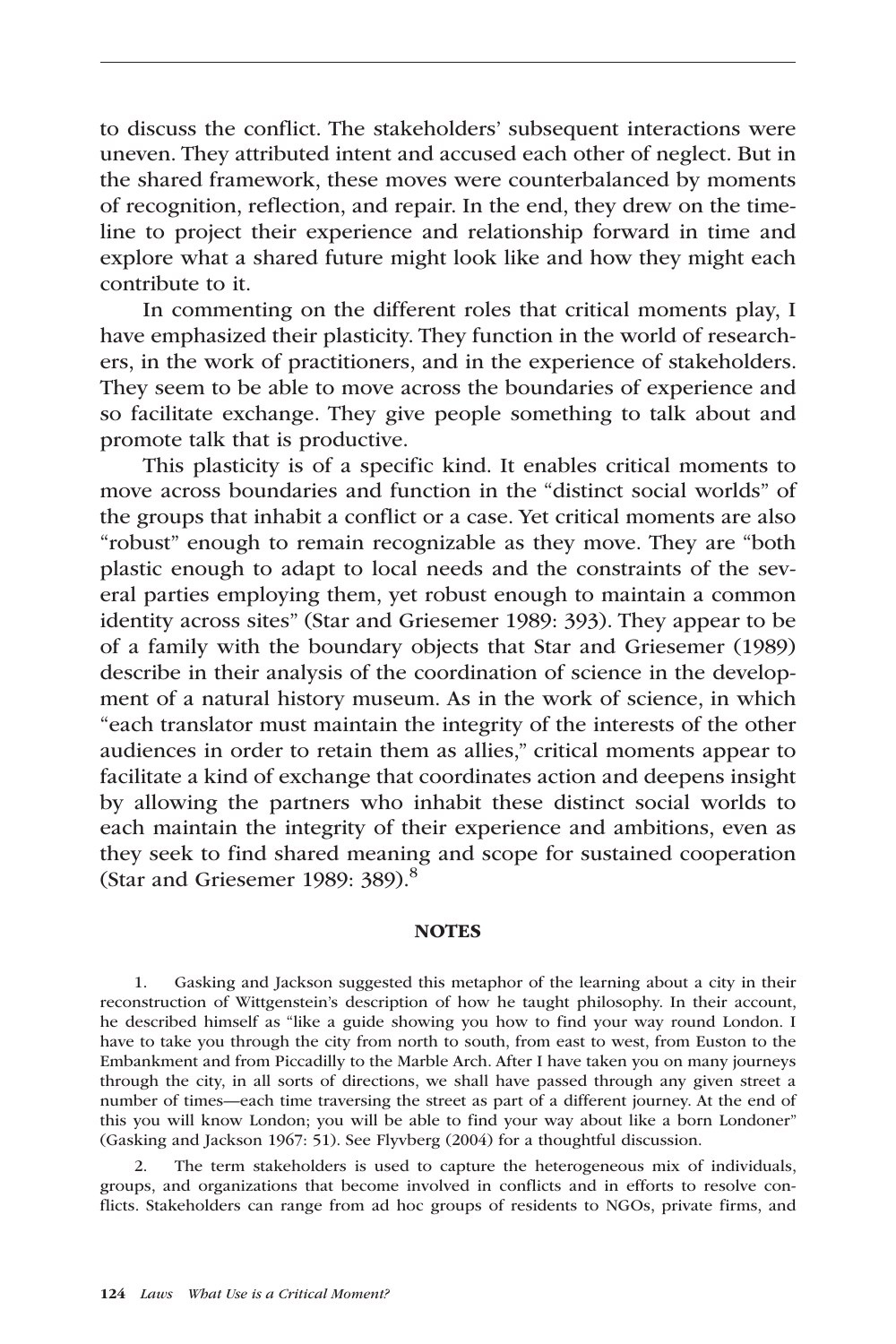governmental organizations. The term captures the common thread in their experience. They have a stake in the conflict and want to influence the way it is interpreted, prosecuted, and resolved. Mediators, experts, and others who are involved in the context of their professional practice would not be stakeholders in this view.

3. Forester is quoting Coles.

4. One frontline practitioner from Amsterdam described this feeling of being stuck: "People are afraid to make another move." Another group member described it in the following terms: "The options are limited, and all of them seem problematic."

5. Thanks to Martien Kuitenbrouwer for sharing data on this case. Additional details on the case and her analysis of it can be found in Kuitenbrouwer (2018).

6. Differences in the critical moments that stakeholders identify are also a source of insight. This is not discussed here.

7. The reflectants are non-partisan actors from outside the case who comment on it, almost like a Greek chorus. Their goal is to help parties who are stuck get "unstuck." They try to accomplish this by modeling a particular way of talking about the case and providing new ways to look at it. This invention was inspired by the use of reflecting teams in family therapy.

8. I wish to express my gratitude to the other participants in the Program on Negotiation's Workshop on Critical Moments held in September 2019. I am particularly indebted to Howard Bellman, Sara Cobb, John Forester, Hester de Gooijer, Martien Kuitenbrouwer, and Nanke Verloo for ongoing discussions of the topics addressed in this article. Any errors remain my own.

#### **REFERENCES**

Argyris, C., and D. A. Schön. 1996. *Organizational learning II*. Reading, MA: Addison-Wesley. Benhabib, S. 1990. Hannah Arendt and the redemptive power of narrative. *Social Research* 57(1): 167–196.

Cobb, S. 2006. A developmental approach to turning points: "Irony" as an ethics for negotiation pragmatics. *Harvard Negotiation Law Review* 11: 147–198.

Cobb, S. 2013a. Narrative "braiding" and the role of public officials in transforming the public's conflicts. *Narrative and Conflict: Explorations of Theory and Practice* 1(1): 4–30.

 . 2013b. *Speaking of violence: The politics and poetics of narrative in conflict resolution*. Oxford: Oxford University Press.

Druckman, D. 2004. Departures in negotiation: Extensions and new directions. *Negotiation Journal* 20(2): 185–204.

Fisher, W. R. 1984. Narration as a human communication paradigm: The case of public moral argument. *Communication Monographs* 51(1): 1–22.

Flyvberg, B. 2004. Five misunderstandings about case-study research. In *Qualitative research practice*, edited by C. Seale, G. Gobo, J. F. Gubrium, and D. Silverman, 420–434. Thousand Oaks, CA: Sage.

Forester, J..2004. Responding to critical moments with humor, recognition, and hope. *Negotiation Journal* 20(2): 221–237.

Forester, J. 2006a. Exploring urban practice in a democratising society: Opportunities, techniques and challenges. *Development Southern Africa* 23(5): 569–586.

 . 2006b. Policy analysis as critical listening. In *The Oxford handbook of public policy*, edited byM. Moran,M. Rein, and R. E. Goodin, 124–151. Oxford: Oxford University Press.

Gasking, D. A. T., and A. C. Jackson.1967. Wittgenstein as a teacher. In *Ludwig Wittgenstein: The man and his philosophy*, edited by K. T. Fann, 49–55. Sussex: Harvester Press.

James, W. 1907 [1995]. *Pragmatism*. New York: Dover.

Kuitenbrouwer, M. 2018. Getting unstuck: The reconstruction clinic as pragmatic intervention in controversial policy disputes. In *Action research in policy analysis: Critical and relational approaches to sustainability transitions*, edited by K. Bartels and J. Wittmayer, 177–199. London: Routledge.

Laws, D. and J. Forester. 2015. *Conflict, improvisation, governance: Street level practices for urban democracy*. New York: Routledge.